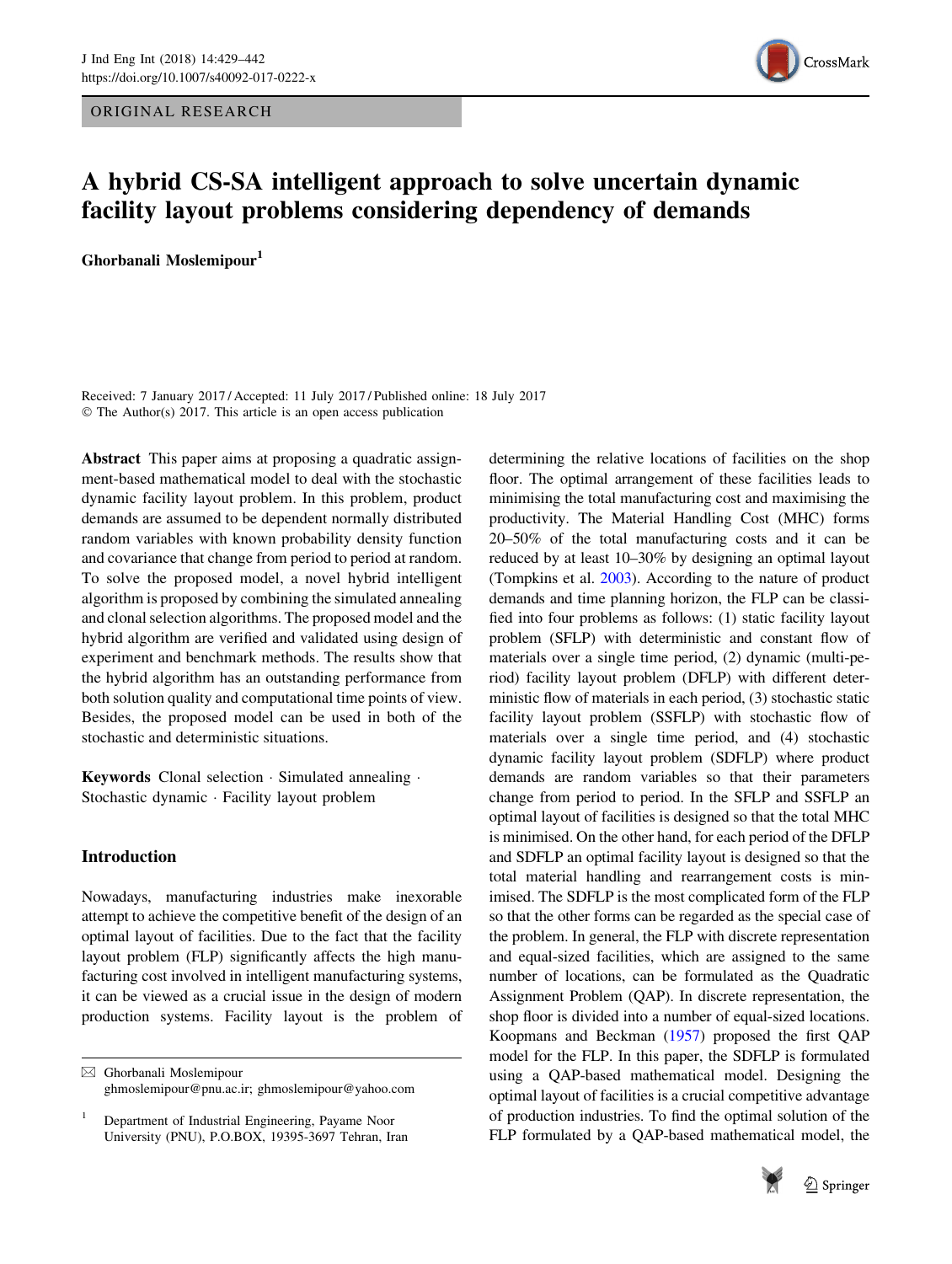<span id="page-1-0"></span>resolution approaches such as exact methods, heuristic algorithms, and intelligent approaches can be used. Since the QAP is a Non-deterministic Polynomial (NP)-complete problem (Sahni and Gonzalez [1976](#page-13-0); Vinoba and Indhumathi [2015\)](#page-13-0), it is very difficult to solve the problem using exact and heuristic methods, especially in large sizes. Thus, it is essential to use intelligent approaches as promising tools for solving the SDFLP formulated by the QAP in a reasonable computational time. Regarding the use of intelligent approaches for solving the DFLP, the following previous researches can be mentioned : Pourvaziri and Naderi [\(2014\)](#page-13-0) developed a hybrid multi-population Genetic Algorithm  $(GA)$  to cope with the DFLP. Azadeh et al.  $(2014)$  solved a DFLP having equal-sized facilities using Data Envelopment Analysis (DEA) and diversification strategy of Tabu Search (TS) algorithm. Fazlelahi et al. ([2015](#page-12-0)) suggested a model to design a robust facility layout in dynamic environment utilizing a permutation-based GA. Hasani et al. [\(2015\)](#page-12-0) proposed a hybrid intelligent approach for solving the DFLP. Derakhshan Asl and Kuan ([2015](#page-12-0)) dealt with static and dynamic FLPs having unequal-sized facilities using a modified Particle Swarm Optimisation (PSO) approach. Bashiri and Karimi [\(2012\)](#page-12-0) solved a QAP model using some heuristic and meta-heuristic algorithms including SA, TS and PSO approaches. Intelligent approaches are able to find a suboptimal (near to optimal) solution for the problem at hand. Therefore, there is an urgent need for improving the quality of the obtained solution. Hybrid resolution approaches are common methods to enhance the solution quality of the optimisation problems. Simulated Annealing (SA) is a promising method to solve the FLP especially in volatile environments because it has some advantages such as low computational time, free of local optima, easy for implementation, and convergent property (Moslemipour et al. [2012\)](#page-13-0). Kulturel-Konak and Konak [\(2015\)](#page-12-0) proposed a simulated annealing meta-heuristic approach to solve a cyclic FLP as a especial case of DFLP where product mix and volume are changed seasonally. Experimental studies on SA demonstrate that selecting a good initial solution for this algorithm leads to improvement in both the obtained solution quality and execution time. Abtahi and Bijari ([2017](#page-12-0)) proposed a hybrid intelligent approach using imperialistic competition, harmony search and SA algorithms.

The first novelty of this paper is proposing a new QAPbased mathematical model for designing an optimal facility layout in each period of the multi-period time planning horizon of the SDFLP. In this model, product demands are assumed to be dependent normally distributed random variables with known Probability Density Function (PDF) and covariance that changes from period to period at random. Product demands have also been considered as normally distributed or at least random variables in layout design problems in a number of previous studies (Forghani et al.



[2013](#page-12-0); Nematian [2014](#page-13-0); Vafaeinezhad et al. [2016;](#page-13-0) Vitayasak et al. [2016;](#page-13-0) Zhao and Wallace [2014,](#page-13-0) [2015](#page-13-0)). The second novelty of this paper is suggesting a new hybrid algorithm named CS-SA for solving the SDFLP by combining the Clonal Selection (CS), and SA algorithms. In this algorithm, a population of randomly generated initial solutions is improved using the CS algorithm. By doing so, the performance of the SA algorithm is likely to be improved from both solution quality and computational time points of view.

## Literature review

Hitchings ([1970\)](#page-12-0) considered dynamic behaviour of the FLP for the first time. Palekar et al. [\(1992](#page-13-0)) designed the SDFLP using quadratic integer programming model. They considered three degrees of uncertainties named optimistic, most likely, and pessimistic for product demands by assigning probability of happenings to these degrees. Montreuil and Laforge [\(1992](#page-12-0)) addressed the SDFLP using a scenario tree of probable futures. In their method, a number of alternative layouts were built for future. Krishnan et al. ([2008\)](#page-12-0) proposed three mathematical models for designing a facility layout in an uncertain environment by considering multiple product demand scenarios. Tavakkoli-Moghaddam et al. ([2007\)](#page-13-0) suggested a novel formulation using the QAP to concurrent design of the optimal machine and cell layouts in a single time period planning horizon of a cellular manufacturing system (CMS) by considering the stochastic independent product demands with known normal PDF. Moslemipour and Lee [\(2012](#page-13-0)) proposed a new QAP-based mathematical model for designing an optimal machine layout for each period of the SDFLP, in which the product demands are independent normally distributed random variables with known PDF that changes from period to period at random. In this paper, in addition to the aforementioned assumptions, time value of money and dependency of product demands are also considered so that the expectation, variance and covariance of demands are randomly changed from period to period. Shafigh et al. [\(2015](#page-13-0)) proposed a novel mathematical model for designing dynamic distributed layouts.

## Clonal selection algorithm

CS algorithm belongs to Artificial Immune System (AIS) approaches. The biological immune system protects the human body against foreign invaders such as viruses and bacteria called antigens. The molecules named antibodies, which recognise the presence of an antigen, are rapidly increased by cloning during the clonal selection process. The affinity of the new cloned antibodies is improved by mutations, which in turn, leads to neutralisation and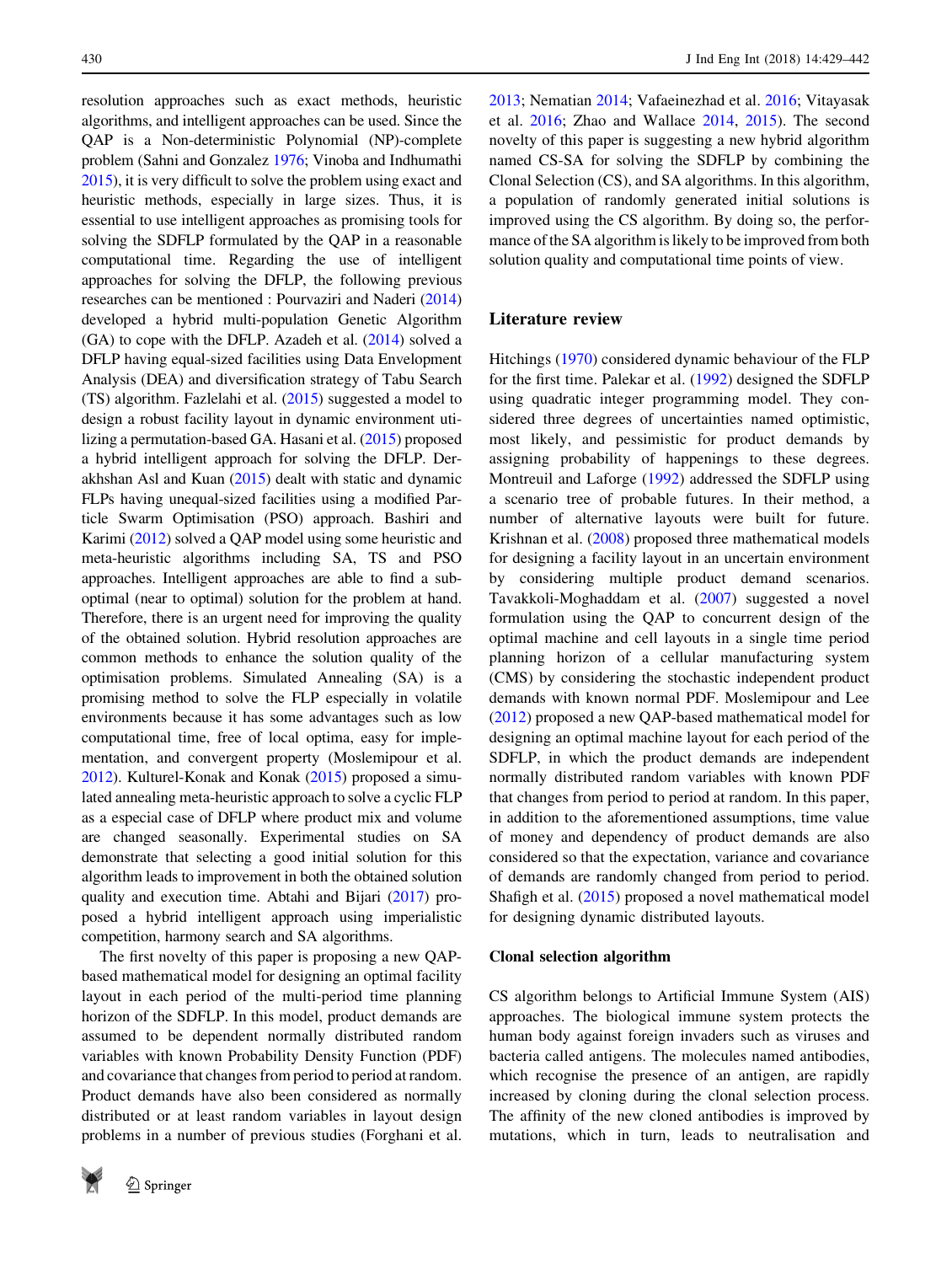elimination of the antigen. The probability of selecting antibodies for mutation is proportional to their affinity to the antigen. After mutation, the receptor editing process is started by eliminating some percentage of the ineffective antibodies and introducing the same percentage of the new ones. The simulation of the natural immune system leads to development of a new intelligent algorithm named AIS. The AIS starts with a randomly generated population of individuals (antibodies) as the possible solutions. At each iteration of this algorithm, first, the affinity of each antibody is calculated using the objective function of the problem. Next, a number of antibodies with the best affinity value are selected and cloned. Then, each clone is mutated and the improved antibodies are preserved for the next generation. Finally, using the receptor editing process, a pre-specified number of antibodies with low affinity values are replaced with the new ones, which are generated at random. Ulutas and Islier ([2009\)](#page-13-0) proposed a CS algorithm for solving the DFLP. Satheesh Kumar et al. ([2009\)](#page-13-0) proposed an AIS algorithm to solve the unidirectional loop layout problem by minimising the total congestion of all parts and minimising the maximum congestion amongst a partfamily. Ulutas and Kulturel-Konak [\(2012](#page-13-0)) suggested a CS algorithm to deal with a FLP having unequal-sized facilities and flexible bay arrangement. Ulutas and Kulturel-Konak ([2013\)](#page-13-0) suggested an improved CS algorithm for designing the FLP with unequal-sized facilities. They proposed a novel encoding method and a guideline for optimising the parameters of the CS algorithm. Ulutas and Islier [\(2015](#page-13-0)) proposed a CS algorithm for solving a real DFLP named footwear industry.

In this paper, the CS algorithm is utilised to improve the quality of randomly generated initial solutions. The initial solutions are applied to SA algorithm described in the following section. Doing so, a hybrid algorithm named CS-SA is constructed so that it has an outstanding performance from both solution quality and computational time points of view with respect to the SA having just a single initial solution.

## Simulated annealing algorithm

SA algorithm is a simulation of physical annealing process of solids in statistical mechanics, which starts with a known or randomly generated initial solution and a high initial value of temperature. It is formed by two loops namely, the inner loop to search for a neighbouring solution, and the outer loop for decrease the temperature to reduce the probability of accepting the non-improving neighbouring solutions in the inner loop. The quality of the solution obtained by SA depends upon various factors such as initial temperature, initial solution, and the exchange approach for generating neighbouring solutions in the inner loop. Due to the fact that SA is a single search algorithm, the quality of its final solution is affected by the initial solution (Ashtiani et al. [2007;](#page-12-0) Chen and Jing [2005](#page-12-0)). Using hybrid algorithms, the disadvantage of some algorithms are compensated by the advantage of some other ones. Ram et al. [\(1996\)](#page-13-0) proposed two distributed algorithm namely, Clustering Algorithm (CA) and Genetic Clustering Algorithm (GSA), which generate a good initial solution and a good population of initial solutions for SA algorithm, respectively. They applied the two algorithms to the Job Shop Scheduling (JSS) problem and the Travelling Salesman Problem (TSP) and concluded that the performance of SA was improved from both computational time and solution quality standpoints. Ashtiani et al. [\(2007\)](#page-12-0) developed multiple initial solutions for SA approach to solve the DFLP. Dong et al. ([2009](#page-12-0)) used SA algorithm to solve the DFLP by considering the possibility of removing/adding facilities in different periods. Rezazadeh et al. [\(2009\)](#page-13-0) and Tajbakhsh et al. ([2009](#page-13-0)) combined SA algorithm with PSO method to solve the FLP. Sahin et al. [\(2010\)](#page-13-0) used SA algorithm to deal with the DFLP by regarding budget constraint. Madhusudanan-Pillai et al. [\(2011\)](#page-12-0) solved their proposed robust layout design model using SA in DFLP. Moslemipour and Lee [\(2012\)](#page-13-0) utilised SA algorithm to solve their developed model in the SDFLP. Lee et al. ([2012](#page-12-0)) proposed a novel hybrid Ant Clony (AC)/SA approach having outstanding performance to solve the SDFLP. Moslemipour et al. [\(2012\)](#page-13-0) reviewed intelligent approaches for solving layout problems comprehensively. Khosravian-Ghadikolaei and Shahanaghi ([2013](#page-12-0)) proposed a solution approach based on SA algorithm for solving the multi-floor DFLP. Shirazi et al. [\(2014\)](#page-13-0) developed a multiobjective SA-based algorithm to deal with a group layout. Li et al. [\(2015\)](#page-12-0) suggested an improved SA algorithm for designing the SDFLP. Palubeckis ([2015](#page-13-0)) dealt with the single row facility layout problem by proposing a fast SA algorithm having better performance than the iterated TS algorithm. Palubeckis ([2016](#page-13-0)) also proposed a multi-start SA approach to design the single row facility layout. Kulturel-Konak and Konak ([2015](#page-12-0)) developed a large-scale hybrid SA algorithm for solving the cyclic FLP as a special case of the DFLP, which is formulated by a Mixed Integer Programming (MIP) model. In the cyclic FLP, the production cycle replicate itself by going to the first time period after the last one owing to the seasonal feature of products. Matai ([2015](#page-12-0)) developed an improved SA algorithm for solving the FLP. Tayal and Singh [\(2016\)](#page-13-0) used a hybrid meta-heuristic approach, which is based on Firefly and Chaotic SA algorithms for solving the multiobjective SDFLP by considering stochastic demands. Tayal and Singh ([2017](#page-13-0)) proposed an integrated resolution approach by combining the SA algorithm with the DEA and TOPSIS as practical decision-making methods for solving a multiobjective SDFLP. They considered some quantitative and qualitative objectives, such as total MHC, flow distance, closeness ratio and maintenance issues.

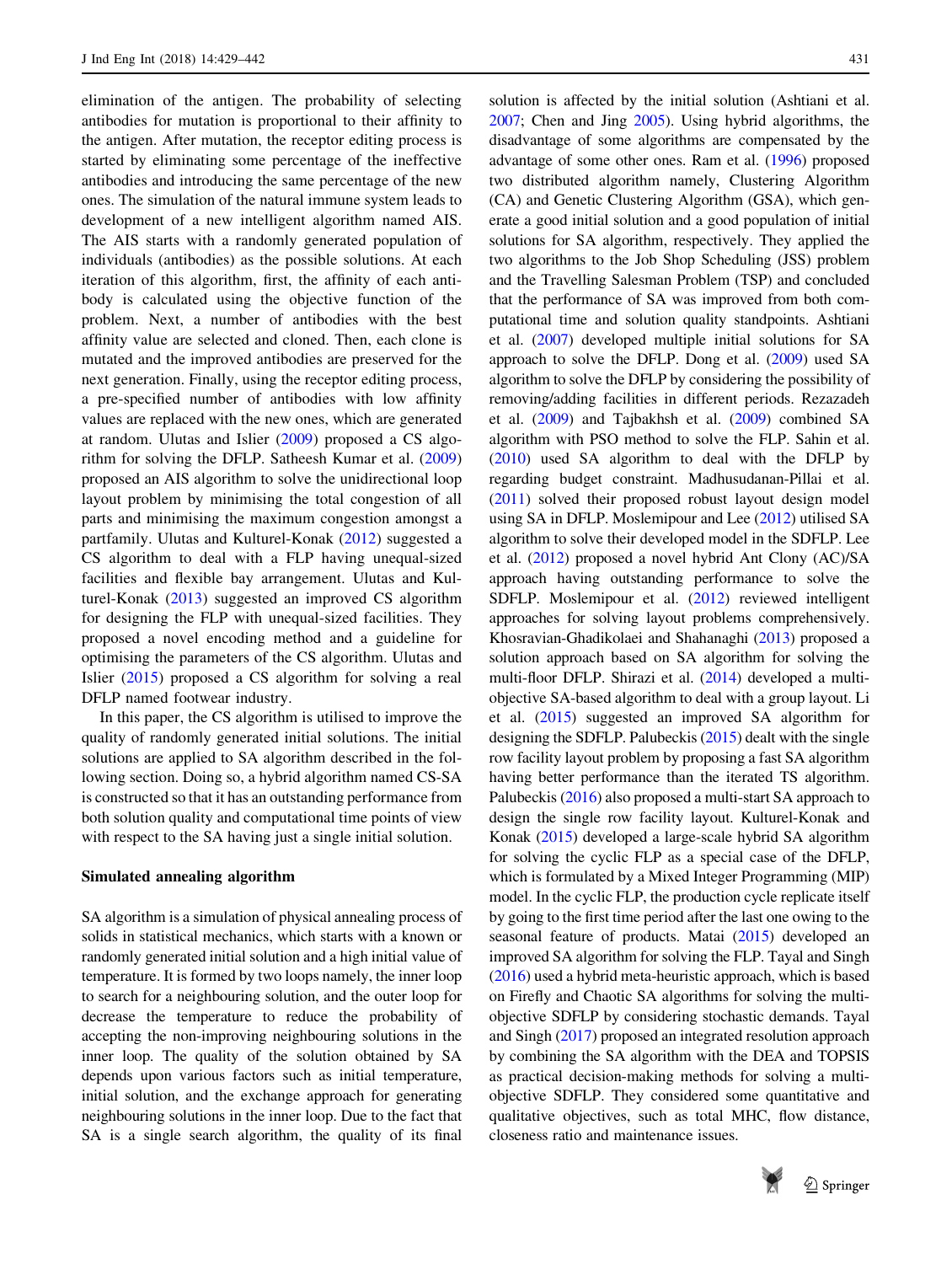# <span id="page-3-0"></span>The proposed model

The QAP is a nonlinear Combinatorial Optimisation Problem (COP). This problem aims to find the optimum appointing of several items to the same number of known positions so that a quadratic objective function is minimised. In general, the FLP having discrete representation and equal-sized facilities assigned to the same number of known locations is usually formulated by the QAP model. In discrete representation, the shop floor is divided into a number of equal-sized facility locations. In this section, the SDFLP is formulated by a new QAP-based mathematical model to design the dynamic machine layout. The parameters and indexes used in the models are shown in Table 1.

The assumptions are as follows:

- 1. Equal-sized facilities (machines) are assigned to the same number of known locations.
- 2. The discrete representation of the SDFLP is considered.
- 3. For simplicity, it is assumed that demands of a particular part in different time periods are independent of each other (i.e.  $Cov(D_{tk}, D_{t'k}) = 0$ ). Shumsky and Zhang ([2009\)](#page-13-0), for instance, has already made this assumption.
- 4. Demands of products are assumed to be dependent (i.e.  $Cov(D_{tk}, D_{tk'}) \neq 0$  normally distributed random variables with known expected value, variance, and covariance that change from period to period at random.
- 5. The parts are moved in batches between facilities.
- 6. Time value of money is considered.
- 7. There is no constraint for dimensions and shapes of the shop floor.
- 8. The data on number of facilities, number of periods, machine sequence, present value of part movement cost, transfer batch size, distance between facility locations, money interest rate for each period (e.g., year), present value of facility rearrangement cost, the expected value, variance, and covariance of part demands in each period are known as inputs of the model.
- 9. Machines can be laid out in any configuration such as rectangular and U-shaped configurations as shown in Fig. [1](#page-4-0), where L1,…, L12 are the known machine locations.

Designing a dynamic facility layout is a method to cope with fluctuations and uncertainties in product demands in the SDFLP. In the dynamic layout design method, an optimal layout is designed for each period so that the total cost including the MHC and the relocation cost is minimised. Using this approach, the layout of facilities can be changed from period to period in accordance with changes in product demands. Therefore, although this method has the advantage of having optimal layout for each period, it

Table 1 Notations of the proposed models

| Notation         | Description                                                                             |
|------------------|-----------------------------------------------------------------------------------------|
| K                | Total quantity of parts                                                                 |
| M                | Total quantity of machines/locations of machine                                         |
| $\tau$           | Total quantity of periods                                                               |
| k                | Part index $(k = 1, 2, , K)$                                                            |
| $\boldsymbol{t}$ | Period indicator $(t = 1, 2, \ldots, T)$                                                |
| i, j             | Machine indices $(i, j = 1, 2, \ldots, M); i \neq j$                                    |
| l, q             | Machine location indices $(l, q = 1, 2, , M)$ ; $l \neq q$                              |
| $N_{ki}$         | Process number for the process performed on part $k$ by<br>machine $i$                  |
| $f_{tijk}$       | Materials flow linking machines $i$ and $j$ in period $t$ created<br>by part $k$        |
| $f_{ijk}$        | Materials flow linking machines $i$ and $j$ created by part $k$                         |
| $f_{tij}$        | Materials flow linking machines $i$ and $j$ in period $t$ created<br>by all parts       |
| fii              | Materials flow linking machines $i$ and $j$ created by all parts                        |
| $D_{ik}$         | Part k demand during period t                                                           |
| $B_{\nu}$        | Part k batch volume                                                                     |
| $C_{tk}$         | Cost of movements for part $k$ in period $t$                                            |
| $C_{\nu}$        | Present value of the movement cost per batch for part $k$                               |
| $I_r$            | Interest rate                                                                           |
| $a_{tilq}$       | Cost of shifting machine $i$ from location $l$ to location $q$ in<br>period $t$         |
| $a_{Oilq}$       | Present value of cost of shifting machine <i>i</i> from location<br>$l$ to location $q$ |
| $d_{la}$         | Distance from machine location $l$ to machine location $q$                              |
| $x_{til}$        | Decision variable for dynamic machine layout problem                                    |
| $C(\pi)$         | Total cost of layout $\pi$                                                              |
| $Z_p$            | Value of the standard normal variable Z by considering<br>confidence level $p$          |
| E()              | Expectation                                                                             |
| Var()            | Variance                                                                                |
| Cov()            | Covariance                                                                              |
| $U(\pi, p)$      | Maximum value (upper bound) of $C(\pi)$ with the<br>confidence level $p$                |
| $OFV_{dm}$       | The objective function of the dynamic machine layout<br>design model                    |

suffers from the disadvantage of having the facility rearrangement cost. Actually, in the dynamic approach, considering each period as a stage, the multi-period problem can be considered as a multi-stage dynamic system with optimal behaviour from stage to stage. In this section, the SDFLP is formulated using the dynamic approach so that an optimal machine layout is obtained for each period. According to the assumption of assigning the equal-sized machines to the same number of known locations, the QAP model of the DFLP proposed by Balakrishnan et al. ([1992\)](#page-12-0) is used for formulating the SDFLP. This model is given in equations from  $(1)$ – $(5)$  $(5)$ .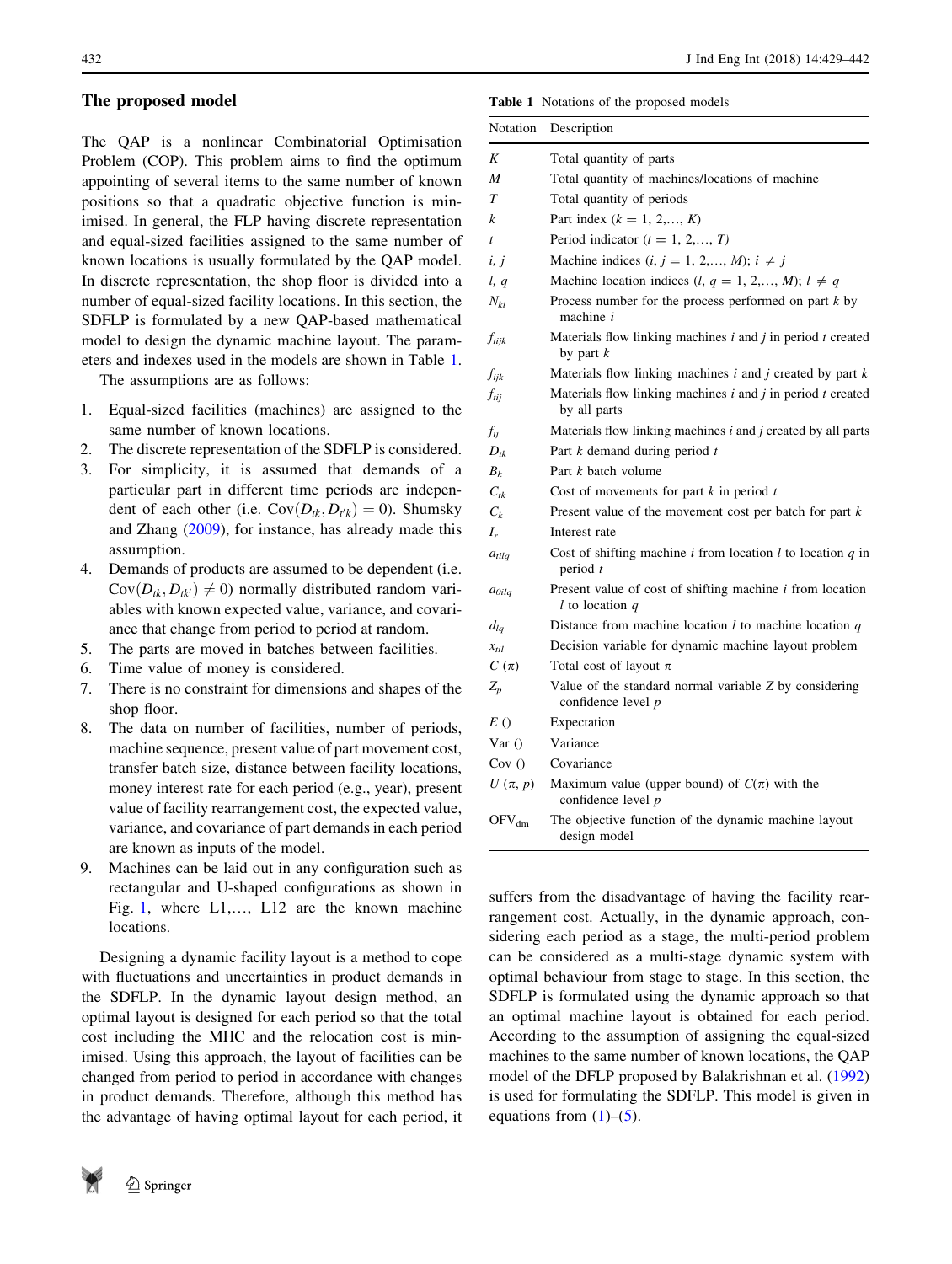<span id="page-4-0"></span>Fig. 1 a Rectangular configuration and b U-shaped

| L1             | L2             | L <sub>3</sub> | L <sub>4</sub> |  |  |  |  |
|----------------|----------------|----------------|----------------|--|--|--|--|
|                |                |                |                |  |  |  |  |
|                |                |                |                |  |  |  |  |
| L <sub>5</sub> | L <sub>6</sub> | L7             | L <sub>8</sub> |  |  |  |  |
|                |                |                |                |  |  |  |  |
|                |                |                |                |  |  |  |  |
| L9             | L10            | L11            | L12            |  |  |  |  |
|                |                |                |                |  |  |  |  |
|                |                |                |                |  |  |  |  |
|                |                |                |                |  |  |  |  |
| (a)            |                |                |                |  |  |  |  |

 $f_{tijk} =$ 

 $\epsilon$ 

Minimize 
$$
\sum_{t=1}^{T} \sum_{i=1}^{M} \sum_{j=1}^{M} \sum_{l=1}^{M} \sum_{q=1}^{M} f_{tij} d_{lq} x_{til} x_{tjq}
$$
  
+ 
$$
\sum_{t=2}^{T} \sum_{i=1}^{M} \sum_{l=1}^{M} \sum_{q=1}^{M} a_{tilq} y_{tilq}
$$
 (1)

Subject to:

$$
\sum_{i=1}^{M} x_{til} = 1; \forall t, l \tag{2}
$$

$$
\sum_{l=1}^{M} x_{til} = 1; \forall t, i
$$
\n<sup>(3)</sup>

 $x_{nil} = \begin{cases} 1 & \text{if facility } i \text{ is assigned to location } l \text{ in period } t \\ 1 & \text{otherwise} \end{cases}$  $(4)$ 

$$
y_{tilq} = x_{(t-1)il} \times x_{tiq} \tag{5}
$$

where,  $f_{tii}$  denotes the total materials current in period t from facility  $i$  to facility  $j$  and vice versa. The distance between facility locations l and q is represented by  $d_{lq}$ . The fixed cost of shifting facility i from location l to location  $q$  in period t is denoted by  $a_{tila}$ . The objective function given in Eq. ([1\)](#page-3-0) is the sum of two terms, including the total MHC and the total rearrangement cost. The constraints (2) and (3) ensure assigning each facility in each period to exactly one location and vice versa. Equation (4) represents the decision variables that are the solutions to the problem so that they determine the location of each facility in each period. Equation (5) indicates that  $y_{tilq} = 1$  if the facility *i* is shifted from location l in period  $t - 1$  (i.e.  $x_{(t-1)il} = 1$ ) to location q in period t (i.e.  $x_{tiq} = 1$ ). The flow of materials linking machines  $i$  and  $j$  in period  $t$  created by part  $k$  can be calculated using Eq. (6), where the condition  $|N_k - N_{ki}| = 1$ refers to two consecutive operations, which are done on part  $k$  by machines  $i$  and  $j$ . Since the demand is divided by the batch size, the quantity of the flow should be discrete value. As mentioned in the assumptions of the problem, the demand for part k in period  $t(D_{tk})$  is a random variable with normal distribution. Therefore, according to Eq. (6), the materials current created by part  $k$  in period  $t$  from facility  $i$ to facility *j* and vice versa  $(f_{tijk})$  is also a random variable with a normal distribution having the expectation and variance given in Eqs. (7) and (8), respectively.



Dtk Bk Ctk if Nki Nkj ¼ 1 0 otherwise ð6Þ

$$
E_{tijk} = \begin{cases} \frac{D_{tk}}{B_k} C_{tk} & \text{if } N_{ki} - N_{kj} = 1\\ 0 & \text{otherwise} \end{cases}
$$
(7)

$$
\text{Var}_{tijk} = \begin{cases} \frac{D_{tk}}{B_k^2} C_{tk}^2 & \text{if } N_{ki} - N_{kj} = 1\\ 0 & \text{otherwise} \end{cases}
$$
 (8)

The total materials current linking machines  $i$  and  $j$  in period t created by all parts (i.e.  $f_{tii}$ ) is obtained using Eq. (9) in which  $f_{tijk}$  is a random variable with normal distribution and thereby  $f_{tij}$  is also a random variable with a normal distribution having the expectation and variance shown in Eqs. (10) and  $(11)$ , respectively. According to assumption  $(4)$ , in each period, demands of parts are dependent. It means that  $Cov(D_{tk}, D_{tk'}) \neq 0$  and thereby  $cov(f_{tijk}, f_{tijk'}) \neq 0$ . Kulturel-Konak et al. ([2004](#page-12-0)) has already used an equation similar to Eq.  $(11)$ , but for a single period problem. Inserting Eqs.  $(7)$ and  $(8)$  into Eqs.  $(10)$  and  $(11)$  leads to the new form of the expectation and variance of  $f_{tij}$  as represented in Eqs. (12) and (13), respectively. Utilising Eqs. ([1\)](#page-3-0) and (5), the total cost for a given dynamic machine layout  $\pi_{dm}$ , which is denoted by  $C(\pi_{dm})$ , is calculated using Eq. ([14](#page-5-0)). In this equation, the total cost is equal to the summation of the total MHC (the first term) and the total rearrangement cost (the second term).

$$
f_{ij} = \sum_{k=1}^{K} f_{tijk} \tag{9}
$$

$$
E(f_{ij}) = \sum_{k=1}^{K} E(f_{ijk})
$$
\n(10)

$$
Var(f_{tij}) = \sum_{k=1}^{K} Var(f_{tijk}) + 2 \sum_{k=1}^{K} \sum_{k'=k+1}^{K} cov(f_{tijk}, f_{tijk'})
$$
(11)

$$
E(f_{ij}) = \sum_{k=1}^{K} \frac{E(D_{ik})}{B_k} C_{ik}
$$
 (12)

$$
\operatorname{Var}(f_{tij}) = \sum_{k=1}^{K} \frac{\operatorname{Var}(D_{tk})}{B_k^2} C_{tk}^2 + 2 \sum_{k=1}^{K} \sum_{k'=k+1}^{K} \frac{C_{tk} C_{tk'}}{B_k B_{k'}} \operatorname{cov}(D_{tk}, D_{tk'}) \tag{13}
$$

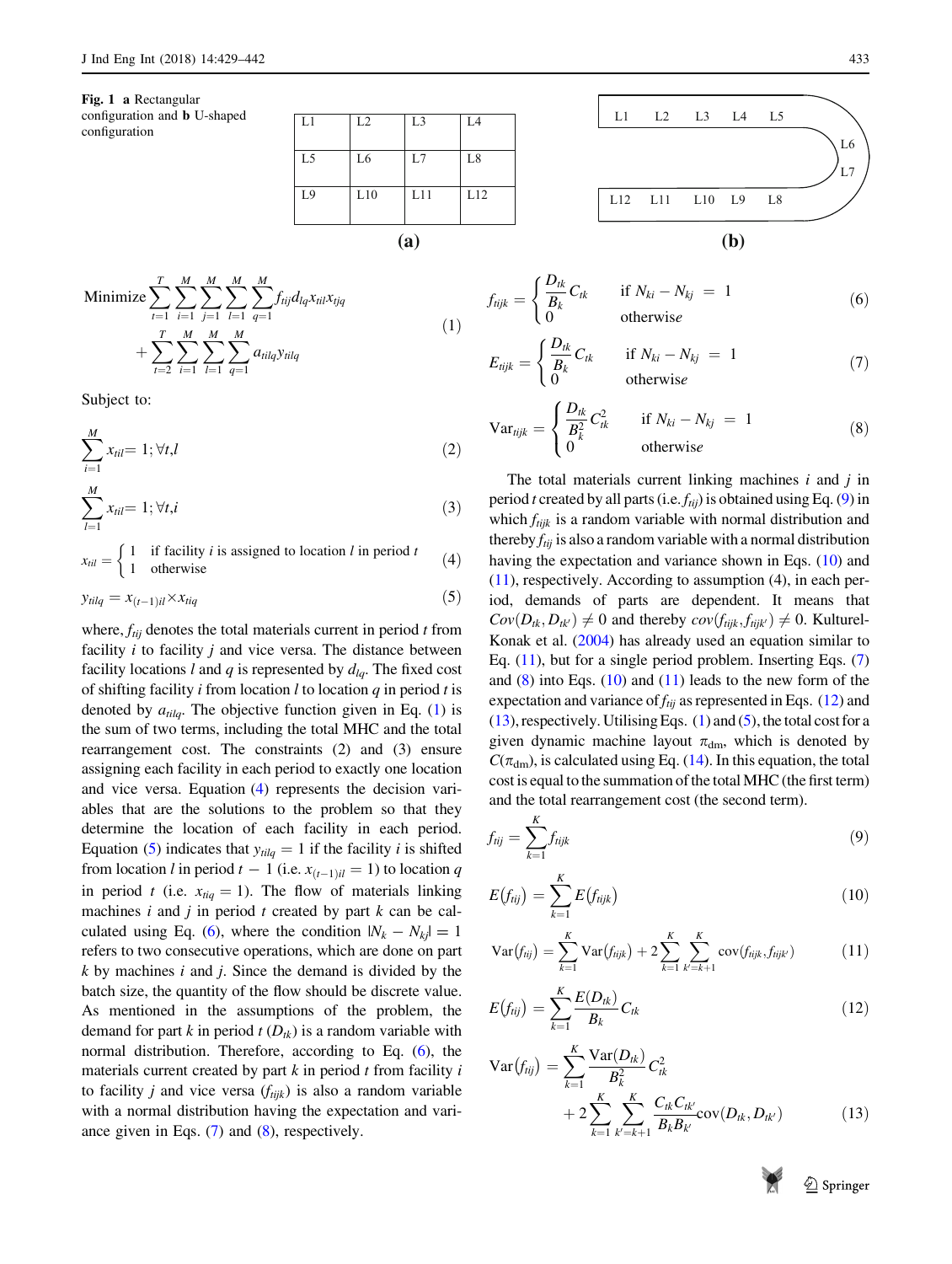<span id="page-5-0"></span>
$$
C(\pi_{\text{dm}}) = \sum_{t=1}^{T} \sum_{i=1}^{M} \sum_{j=1}^{M} \sum_{l=1}^{M} \sum_{q=1}^{M} f_{tij} d_{lq} x_{til} x_{tjq} + \sum_{t=2}^{T} \sum_{i=1}^{M} \sum_{l=1}^{M} \sum_{q=1}^{M} a_{tilq} x_{(t-1)il} x_{tiq}
$$
(14)

Since  $f_{tij}$  is a random variable with normal distribution, then according to Eq. (14),  $C(\pi_{dm})$  is also a normally distributed random variable (Braglia et al. [2005](#page-12-0)). Using Eq. (14), the expected value and variance of  $C(\pi_{dm})$  are given in Eqs.  $(15)$  and  $(16)$ , respectively. According to the assumption (3), demands of a particular part in different time periods are independent. It means that Cov $(D_{tk}, D_{t'k}) = 0$  and thereby in Eq. (16), Cov $(f_{tij}, f_{t'ij})$  $= 0$ , but as earlier mentioned, Cov $(D_{tk}, D_{tk'}) \neq 0$ .

$$
E(C(\pi_{dm})) = \sum_{t=1}^{T} \sum_{i=1}^{M} \sum_{j=1}^{M} E(f_{tij}) \sum_{l=1}^{M} \sum_{q=1}^{M} d_{lq} x_{til} x_{tjq} + \sum_{t=2}^{T} \sum_{i=1}^{M} \sum_{l=1}^{M} \sum_{q=1}^{M} a_{tilq} x_{(t-1)il} x_{tiq}
$$
(15)

 $(16)$ ,  $(17)$ , and  $(18)$ , the new form of the expectation and variance of the total cost are given in Eqs.  $(19)$  and  $(20)$ , respectively. For a given dynamic machine layout  $\pi_{dm}$  if the decision maker considers  $U(\pi_{dm}, p)$  as the maximum value (upper bound) of  $C(\pi_{dm})$  with the confidence level p, then  $U(\pi_{dm}, p)$  given in Eq. (21) can be minimised instead of minimising  $C(\pi_{rm})$  (Kulturel-Konak et al. [2004](#page-12-0); Moslemipour and Lee [2012](#page-13-0); Norman and Smith [2006;](#page-13-0) Tavakkoli-Moghaddam et al. [2007\)](#page-13-0)

$$
C_{tk}=C_k(1+I_r)^t\tag{17}
$$

$$
a_{tilq} = a_{0ilq} (1 + I_r)^t \tag{18}
$$

$$
E(C(\pi_{\rm dm}))
$$

$$
= \left(\sum_{t=1}^{T} \sum_{i=1}^{M} \sum_{j=1}^{M} \sum_{k=1}^{K} \frac{E(D_{ik})}{B_k} C_k (1+I_r)^t \sum_{l=1}^{M} \sum_{q=1}^{M} d_{lq} x_{til} x_{tjq} + \sum_{t=2}^{T} \sum_{i=1}^{M} \sum_{l=1}^{M} \sum_{q=1}^{M} a_{tilq} x_{(t-1)il} x_{tiq}
$$
\n(19)

$$
Var(C(\pi_{dm})) = \sum_{t=1}^{T} \sum_{i=1}^{M} \sum_{j=1}^{M} \sum_{k=1}^{K} \left( \frac{\frac{Var(D_{tk})}{B_{k}^{2}} C_{k}^{2} (1+I_{r})^{2t}}{2 \sum_{k=1}^{K} \sum_{k'=k+1}^{K} \frac{C_{k} C_{k'}}{B_{k} B_{k'}} (1+I_{r})^{2t} cov(D_{tk}, D_{tk'})} \right) \left( \sum_{l=1}^{M} \sum_{q=1}^{M} d_{lq} x_{tl} x_{tjq} \right)^{2}
$$
(20)

$$
Var(C(\pi_{dm})) = \sum_{t=1}^{T} \sum_{i=1}^{M} \sum_{j=1}^{M} Var(f_{tij}) \left( \sum_{l=1}^{M} \sum_{q=1}^{M} d_{lq} x_{til} x_{tjq} \right)^2
$$
(16)

Since we consider time value of money,  $C_{tk}$  and  $a_{tilq}$  can be calculated using Eqs. (17) and (18), respectively. In these equations,  $C_k$  is the present value of the movement cost for part k,  $a_{\text{oilq}}$  is the present value of  $a_{\text{tilq}}$  and  $I_r$  is the interest rate for each period. Using Eqs.  $(12)$  $(12)$ ,  $(13)$  $(13)$ ,  $(15)$ ,

$$
U(\pi_{\rm dm}, p) = E(C(\pi_{\rm dm})) + Z_p \sqrt{\text{Var}(C(\pi_{\rm dm}))}
$$
 (21)

The mathematical model to obtain the optimal layout of machines for each period of the SDFLP can be written as follows using Eqs.  $(19)$ ,  $(20)$  and  $(21)$ :

Minimisation of

$$
OFV_{dm} = \begin{cases} \sum_{t=1}^{T} \sum_{i=1}^{M} \sum_{j=1}^{K} \sum_{k=1}^{K} \frac{E(D_{tk})}{B_k} C_k (1 + I_r)^t \sum_{l=1}^{M} \sum_{q=1}^{M} d_{lq} x_{til} x_{ijq} + \\ Z_p \sqrt{\sum_{t=1}^{T} \sum_{i=1}^{M} \sum_{j=1}^{M} \sum_{k=1}^{K} \sum_{k=1}^{K} \left( \frac{Var(D_{tk})}{B_k^2} C_k^2 (1 + I_r)^{2t} + \\ 2 \sum_{k=1}^{K} \sum_{k'=k+1}^{K} \frac{C_k C_{k'}}{B_k B_{k'}} (1 + I_r)^{2t} cov(D_{tk}, D_{tk'}) \right) \left( \sum_{l=1}^{M} \sum_{q=1}^{M} d_{lq} x_{til} x_{ijq} \right)^2 + \\ \sum_{t=2}^{T} \sum_{i=1}^{M} \sum_{l=1}^{M} \sum_{q=1}^{M} a_{tilq} x_{(t-1)il} x_{tiq} \end{cases} (22)
$$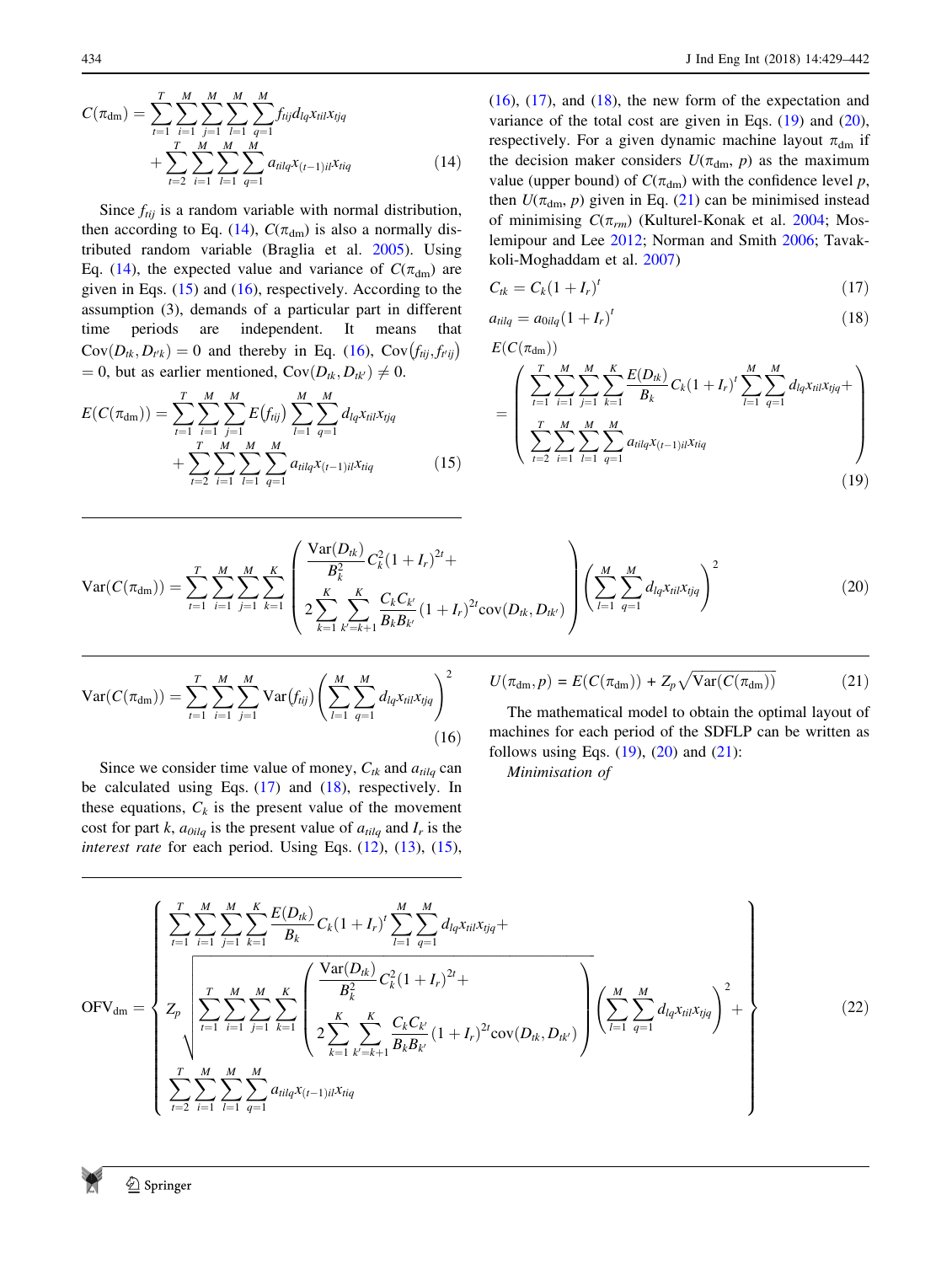<span id="page-6-0"></span>Subject to: Equations from  $(2)$  $(2)$ – $(4)$  $(4)$ 

# Proposed the CS-SA hybrid algorithm to solve the SDFLP

Due to the fact that SA is a single search algorithm, the solution quality and computational time are affected by the initial solution. In addition, it is a well-known local search technique, which has been used to improve the quality of a known initial solution generated by other algorithms. Therefore, in the proposed hybrid algorithm, to conquer the reliance of SA on initial solution, a population of initial solutions is used rather than one initial solution. The proposed hybrid CS-SA algorithm contains three stages as follows: (1) generating a population of feasible initial solutions (antibodies) randomly, (2) selecting and cloning the antibodies produced in the first stage using the CS algorithm, and (3) improving the cloned antibodies using SA algorithm. The notations used in this section are shown in Table 2 apart from the ones given in Table [1](#page-3-0). The three above-mentioned stages are described in the following subsections.

#### Stage 1: initial solution construction

It is essential to state that in the CSA, antibodies are potential solutions of the problem. In this stage, a population of the potential initial solutions consists of the antibodies are randomly generated and the number of antibodies is defined as the population size. It is assume that the population size to be equivalent of the number of time periods  $(T)$  in the SDFLP. In this stage,  $T$  initial

Table 2 Notations for CS-SA algorithm

|                    | Notation Description                                                      |
|--------------------|---------------------------------------------------------------------------|
| $\mathfrak{t}$     | Index for period/ant $(t = 1,2,,T)$                                       |
| $f_{tijk}$         | Materials flow for part $k$ between machines $i$ and $j$ in<br>period $t$ |
| $f_{ijk}$          | Average flow of part $k$                                                  |
| $f_{ij}$           | Materials flow for all parts between machines $i$ and $j$                 |
| $c_{ii}$           | Total part handling cost between machines i and j                         |
| $\pi(i)$           | The location containing the machine $i$                                   |
| $d_{\pi(i)\pi(u)}$ | The distance between the locations where machines i and<br>u are placed   |
| $f_{\nu j}$        | The flow of parts between machines $v$ and $\dot{t}$                      |
| $T_{in}$           | Initial temperature in SA                                                 |
| $\theta$           | Cooling ratio in SA                                                       |
| $P_{el}$           | The probability of accepting non-improving neighbouring<br>solution in SA |

solutions are randomly generated during the two following stepes:

Step 1: select T permutations of 1, 2, ..., M as the first row of T matrices

Step 2: to consider each of the permutations for all periods

Each of the T partial solutions (layouts) constructed in Step 1 are considered for all periods in Step 2. By doing so, a population of initial solutions with size  $T$  is constructed for the SDFLP. It is necessary to mention that a solution of the SDFLP is represented by a two dimensional matrix where each row represents a period, each column represents a location, and each element represents a machine number. For example, for a dynamic layout problem having three time periods and three facilities including machines 1, 2, and 3, the population of initial solutions can be in the following form:

Population of initial solutions =  $\{s_1^0, s_2^0, s_3^0\}$  $\begin{bmatrix} 0 & 0 & 0 \\ 0 & 0 & 0 \end{bmatrix}$ 

|  | $= \left\{ \begin{bmatrix} 3 & 1 & 2 \\ 3 & 1 & 2 \\ 3 & 1 & 2 \end{bmatrix}, \begin{bmatrix} 1 & 3 & 2 \\ 1 & 3 & 2 \\ 1 & 3 & 2 \end{bmatrix}, \begin{bmatrix} 2 & 1 & 3 \\ 2 & 1 & 3 \\ 2 & 1 & 3 \end{bmatrix} \right\}$ |  |  |  |  |
|--|------------------------------------------------------------------------------------------------------------------------------------------------------------------------------------------------------------------------------|--|--|--|--|

#### Stage 2: selection and cloning antibodies

As mentioned in section "Clonal selection algorithm", CS is a population-based algorithm. Therefore, the population of initial solutions constructed in Stage 1 can be easily applied to the CS algorithm. In this stage, only the selection and cloning steps of CS are used to amplify the power of the good initial solutions constructed in the first stage. Therefore, a number of the best initial antibodies are selected and cloned according to their affinity value. The affinity of the initial solution (antibody)  $s_i^0$  is defined as the inverse of its objective function value as given in Eq. (23). In this approach, better antibodies have the higher value of affinity.

Affinity
$$
(s_i^0)
$$
 =  $\frac{1}{f(s_i^0)}$  (23)

During selection process,  $n \ (n \lt T)$  best antibodies having the highest affinity values are selected for cloning. Actually, the affinity values of the best  $n$  antibodies are sorted in descending order. Doing so, for  $i \leq j$ , Affinity  $(s_i^0)$  > Affinity  $(s_j^0)$ . Using cloning process, the selected antibodies are cloned according to Eq. (24) extracted from De Castro and Von Zuben [\(2002](#page-12-0)) so that the antibody with higher affinity value has higher number of clones.

$$
NC_i = round\left(\frac{\delta * n}{i}\right)
$$
 (24)

where, *i* denotes the rank of antibody (for the antibody with the highest affinity  $i = 1$ ), NC<sub>i</sub> is the number of clones for antibody  $s_i^0$ ,  $\delta$  is a size factor (Here,  $\delta = 1$ ), *n* is the number

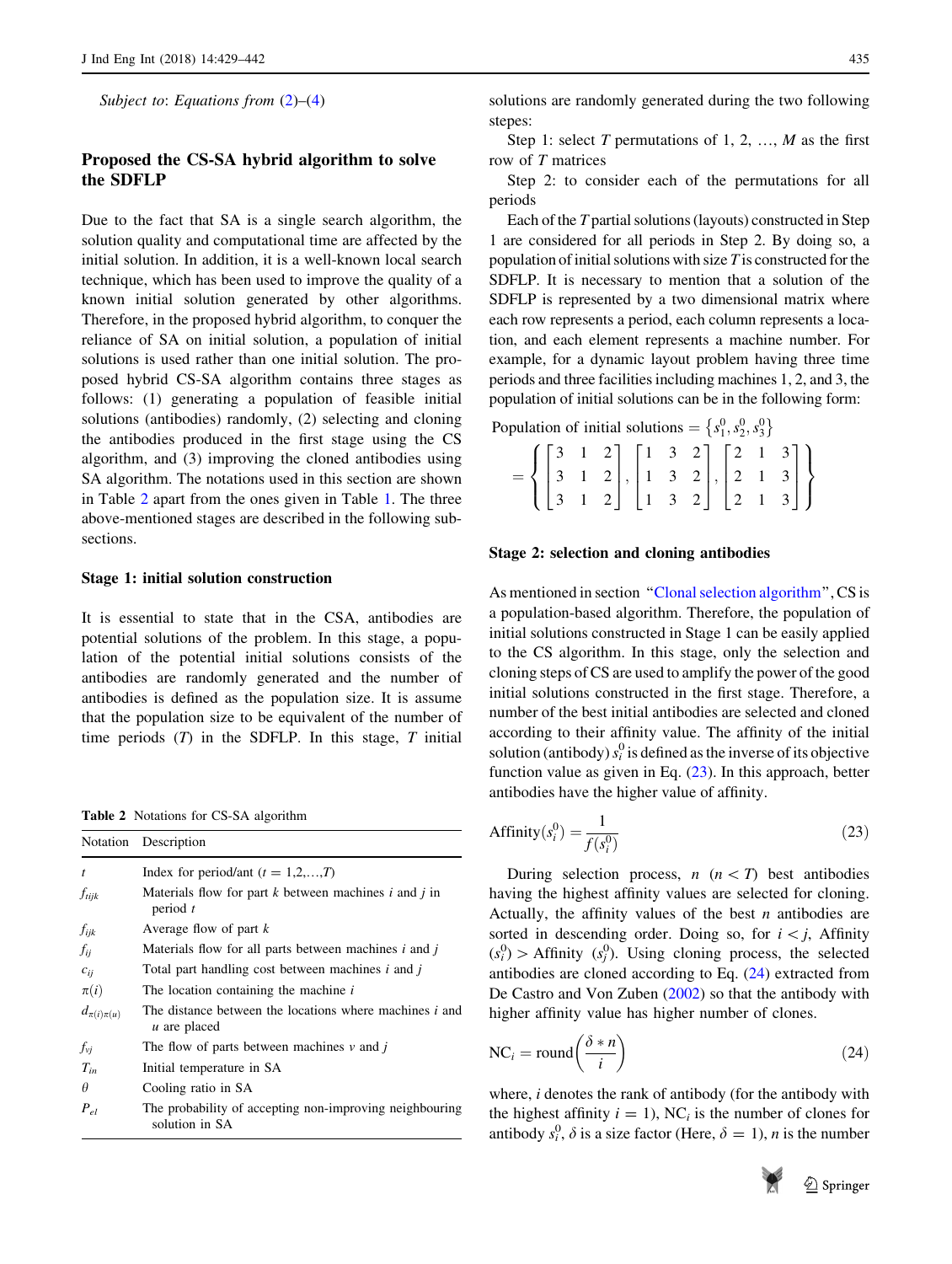of selected antibodies, and round refers to the closest integer. Using this approach, the size of the new population would be the summation of  $NC_i$ .

To illustrate the aforementioned procedure, we consider the example of a population of initial solutions given in section [4.1](#page-6-0). We assume that the initial solutions are arranged in descending order so that Affinity  $(s<sub>l</sub><sup>0</sup>)$  $)$  > Affinity  $(s_2^0)$  > Affinity  $(s_3^0)$ . It is also assumed that all of the initial solutions are selected (i.e.,  $n = T = 3$ ). According to the order of the initial solutions, the rank of  $s_1^0$ ,  $s_2^0$ , and  $s_3^0$  (i.e., *i* in Eq. ([24\)](#page-6-0)) will be 1, 2, and 3, respectively. Thus, using Eq.  $(24)$  $(24)$ , the number of clones (*NC<sub>i</sub>*) for the initial solutions (antibodies)  $s_1^0$ ,  $s_2^0$ , and  $s_3^0$  are equals to 3, 2, and 1, respectively. By doing so, the final population of initial solutions (antibodies), which is applied to the SA algorithm in the next stage, is as follows:

using the local search technique named random exchange method. In this method, first, a row (period) is selected at random. Then, two columns (locations) are randomly selected. Finally, the elements (machines) in the two locations are exchanged. The solution  $s'$  is evaluated by the objective function  $f$  given in Eq.  $(2)$  $(2)$ . It is accepted as the current best solution if  $f(s') \leq f(s)$ . In the case of  $f(s') > f(s)$  it is also accepted if  $x \in (0, 1) \leq P_{el}$ , where x is a randomly generated number and  $P_{el}$  is the probability of accepting this non-improving neighbouring solution  $s'$  at iteration el of the outer loop. The outer loop starts with a high value of temperature. At each iteration of this loop or in other words, at each temperature, the inner loop is repeated until the system reaches the steady state or thermal equilibrium. In this paper, for solving the SDFLP with  $M$  facilities (machines) and  $T$  periods, the maximum

$$
\left\{ \begin{bmatrix} 3 & 1 & 2 \\ 3 & 1 & 2 \\ 3 & 1 & 2 \end{bmatrix}, \begin{bmatrix} 3 & 1 & 2 \\ 3 & 1 & 2 \\ 3 & 1 & 2 \end{bmatrix}, \begin{bmatrix} 3 & 1 & 2 \\ 3 & 1 & 2 \\ 3 & 1 & 2 \end{bmatrix}, \begin{bmatrix} 1 & 3 & 2 \\ 1 & 3 & 2 \\ 1 & 3 & 2 \end{bmatrix}, \begin{bmatrix} 1 & 3 & 2 \\ 1 & 3 & 2 \\ 1 & 3 & 2 \end{bmatrix}, \begin{bmatrix} 2 & 1 & 3 \\ 2 & 1 & 3 \\ 2 & 1 & 3 \end{bmatrix} \right\}
$$

CS also includes mutation and receptor editing processes used for solution improvement and to avoid from getting trapped in local optima, respectively. However, in this stage, there is no need to use the aforementioned processes. Because they are done in the third stage of the hybrid algorithm (i.e., SA algorithm). In the inner loop of SA algorithm, the solution is improved by searching for a better neigbouring solution and accepting non-improving neigbouring solutions prevents the algorithm from getting trapped in local optima.

## Stage 3: initial solutions improvement

In this stage as the last part of the hybrid algorithm, SA algorithm is used to find the optimal solution of the problem at hand. In the proposed hybrid algorithm, to conquer the reliance of SA on initial solution, a population of cloned initial solutions is used rather than one initial solution. Thus, the cloned initial solutions (antibodies) constructed by the two previous stages, are applied to the SA algorithm according to their order in the population. By doing so, the first initial solution, which has the highest affinity, is the starting initial solution. In general, SA starts with the initial solution  $s^0$  and a high initial temperature  $T_{in}$ . As mentioned, the solutions are in the form of matrix and the SA algorithm consists of two loops, including inner loop and outer loop. At each iteration of the inner loop, a neighbouring solution  $s'$  for the best current solution s, which is obtained in the previous iteration, is generated



number of iterations for the inner loop  $il_{\text{max}}$  is calculated by Eq. (25).

$$
il_{\text{max}} = \varphi \times M \times T \tag{25}
$$

where, experimentally,  $\varphi = 0.5$  for small-sized problems. It is increased proportional to the size of problem. The temperature is gradually reduced by running the outer loop so that its current value in the iteration el of this loop is calculated using Eq. (26), where,  $\theta \in (0.80, 0.99)$  is the cooling ratio (here,  $\theta = 0.95$ ),  $el_{\text{max}}$  denotes the maximum number of iterations of the outer loop, and  $T_{\text{in}}$  denotes the initial value of the temperature. According to McKendall et al. [\(2006](#page-12-0)), the initial temperature is calculated by Eq. (27).

$$
T_{el} = T_{\rm in} \theta^{el}; \quad (el = 0, 1, \dots, el_{\rm max})
$$
 (26)

$$
T_{\rm in} = -\frac{0.1f(s^0)}{\ln(0.25)}\tag{27}
$$

The probability of accepting the non-improving solution is given in Eq.  $(28)$  $(28)$ . Using Eq.  $(28)$ , the value of temperature at iteration el (i.e.  $T_{el}$ ) can be calculated by Eq. [\(29](#page-8-0)). Using Eq. ([29\)](#page-8-0), the initial temperature  $T_{\text{in}}$  and final temperature  $T_f$  are given in Eqs. [\(30](#page-8-0)) and [\(31](#page-8-0)), respectively, where,  $P_{\text{in}}$  and  $P_{\text{f}}$  are the initial and final values of  $P_{el}$ . Using Eqs.  $(30)$  $(30)$  and  $(31)$  $(31)$  $(31)$ , Eq.  $(32)$  $(32)$  can be written. The maximum number of iterations of the outer loop  $el_{\text{max}}$ corresponds to  $T_f$  can be calculated using Eq. [\(33](#page-8-0)) that can be rewritten as Eq.  $(34)$  $(34)$ . In fact, in Eq.  $(26)$ , if we put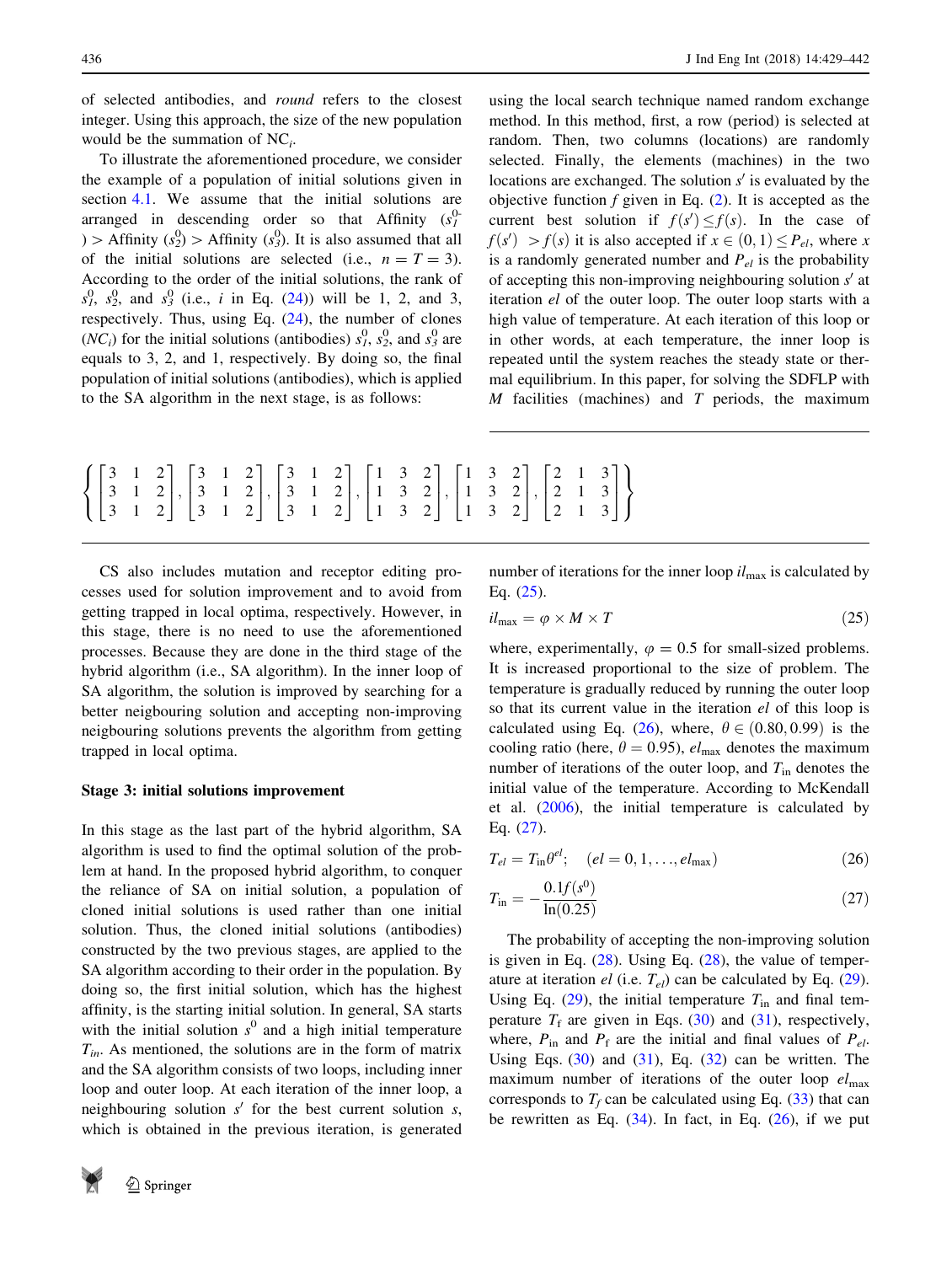<span id="page-8-0"></span>Fig. 2 The pseudocode of the hybrid CS-SA algorithm

procedure Hybrid CS-SA Algorithm **Initialization** of the parameters  $T_{in}$ ,  $\theta$ ,  $il_{max}$ ,  $el_{max}$ ,  $il = 0$ ,  $el = 0$ Stage 1: Randomly Generation of T Initial Solutions ; %  $T$  denotes the number of time periods or population size Step 1: Select T permutations of 1, 2, ..., M as the first row of T matrices Step 2: To consider each of the permutations for all periods Stage 2: CS Step 3: Calculate the affinity value of each antibody by Eq. (22) Step 4: Sort the affinity values in descending order Step 5: Select  $n$  best initial solutions that have higher affinity value Step 6: Clone the selected initial solutions according to Eq. (23) Stage 3: SA **for** $i = 1$ : Summation of  $NC_i$  $s = s^0$ while outer-loop criterion not satisfied (i.e.  $el \leq el_{\text{max}}$ ) while inner-loop criterion not satisfied (i.e.  $il \leq il_{\text{max}}$ ) if  $f(s) \le f(s')$ % s' is a neighbouring solution of s.  $s = s<sup>2</sup>$ end if  $f(s) > f(s')$  $f(s)-f(s')$ if randomly generated  $x \in (0,1) \leq e$  $s = s$ end end  $il = il + 1$ end  $T_{el} = T_{in} \theta^{el}$ %Update Temp  $T_{el}$ ; Cooling ratio  $\theta \in (0.80, 0.99)$  $el = el + 1$ end  $j=j+1$ end Hybrid CS-SA Algorithm

 $T_{el} = T_f$  and  $el = el_{max}$  then Eq. (33) is obtained. The Eq. (33) can be rearranged as Eq. (34). The final form of Eq.  $(34)$  can be written as Eq.  $(35)$  using Eqs.  $(30)$  and (31).

$$
P_{el} = e^{\frac{f(s) - f(s)}{T_{el}}} \tag{28}
$$

$$
T_{el} = \frac{f(s) - f(s')}{\ln(P_{el})}
$$
\n(29)

$$
T_{\rm in} = \frac{f(s) - f(s')}{\ln(P_{\rm in})} \tag{30}
$$

$$
T_{\rm f} = \frac{f(s) - \mathbf{f}(s)}{\ln(P_{\rm f})} \tag{31}
$$

$$
T_{\rm f} = T_{\rm in} \left( \ln \frac{P_{\rm in}}{P_{\rm f}} \right) \tag{32}
$$

$$
T_{\rm f} = T_{\rm in} \theta^{el_{\rm max}} \tag{33}
$$

$$
el_{\text{max}} = \log_{\theta} \left( \frac{T_{\text{f}}}{T_{\text{in}}} \right) \tag{34}
$$

$$
el_{\text{max}} = \log_{\theta} \left( \ln \frac{P_{\text{in}}}{P_{\text{f}}} \right) \tag{35}
$$

The probability of accepting the non-improving solution  $P_{el}$  is high at the initial stages of the algorithm ( $P_{in} \approx 1$ ) and it is reduced gradually while the algorithm is repeated so that it approaches to a very small value at the final stages of the algorithm ( $P_f \approx 0$ ). Finally, the Pseudocode of proposed hybrid is shown in Fig. 2.

# Qualitative analysis of the CS-SA algorithm

In this section, the performance of the proposed hybrid algorithm is investigated from both of the solution quality and computational time points of view in a qualitative

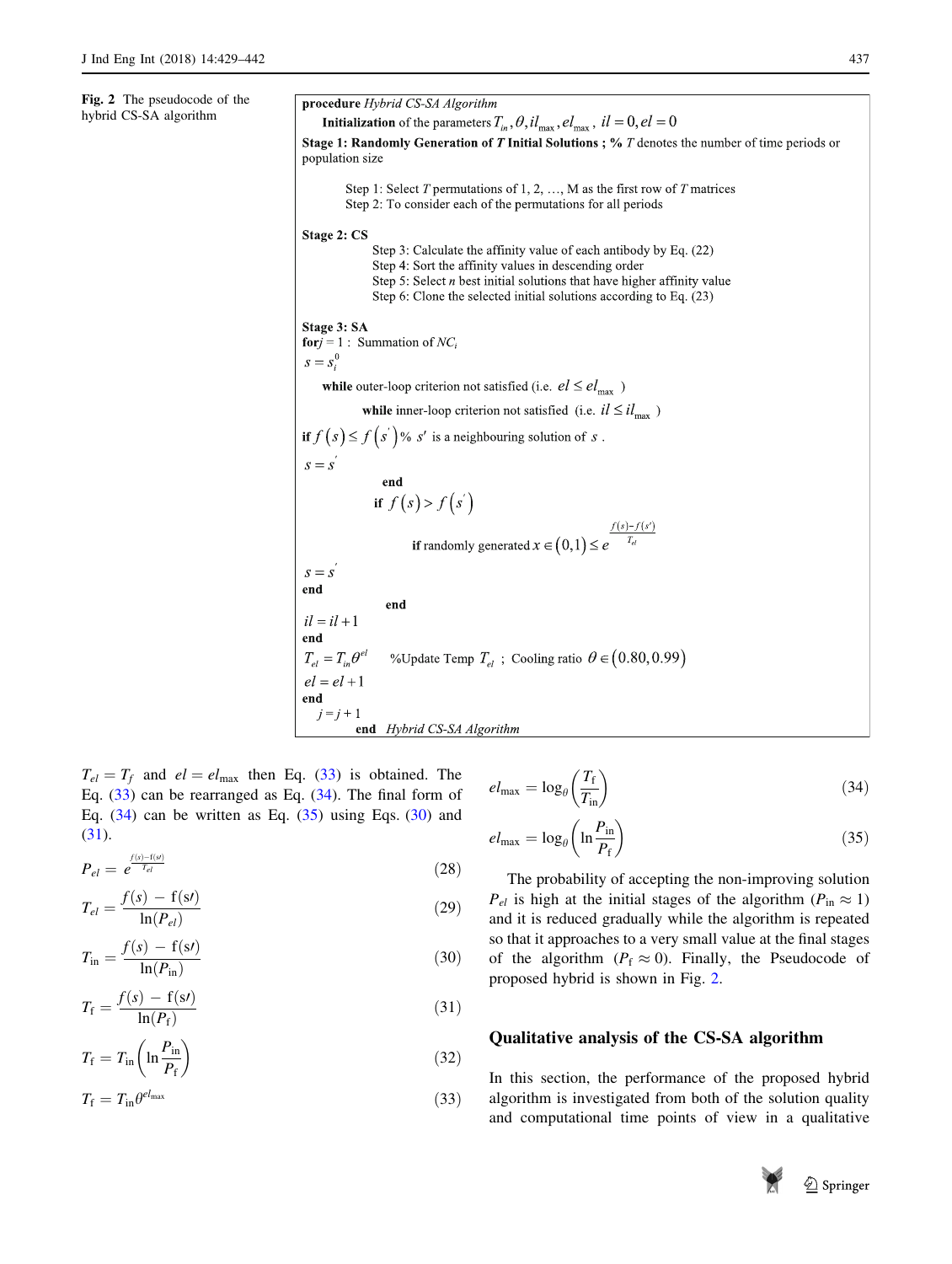manner. In other words, it will be explained that how the good initial solutions generated by CS lead to improve both of the solution quality and the computational time of SA algorithm. First, the effect of the randomly generated initial solutions improved by CS algorithms on the computational time of the SA is investigated. To this end, the maximum number of iterations of the outer and the inner loops of the SA is considered.

To estimate the maximum number of iterations of the outer loop  $(e_{\text{max}})$  of the SA used in the proposed hybrid algorithm, we assume that,  $P_{in} = 0.95$ ,  $P_f = 10^{-15}$  and  $\theta =$ 0:95 (Baykasogylu and Gindy [2001\)](#page-12-0). Doing so, it is calculated as  $el_{\text{max}} \approx 127$  using Eq. [\(35\)](#page-8-0). According to Eq. [\(30](#page-8-0)), in the proposed algorithm, starting SA algorithm with a better initial solution  $s^0$  generated by CS leads to lower value of the cost function  $f(s^0)$  and in turn causes to decrease the initial temperature  $T_{\text{in}}$ . Referring to Eq. [\(34](#page-8-0)), decrease in the initial temperature results in decrease in the maximum number of the outer loop iterations. Therefore, the maximum number of iterations of the outer loop of the SA used in the hybrid algorithm is less than the abovementioned estimated value (i.e.,  $el_{\text{max}} \approx 127$ ). Starting the inner loop of the SA with a good initial solution drives the algorithm to search for a better solution in the neighbouring area of the good solution. Doing so, the local search technique used in the inner loop of SA is reached to a frozen (equilibrium) state very fast. When a frozen state is reached, the chance of finding new better solutions is quite small (Heragu [1997\)](#page-12-0). In other words, there is no improvement in the solution quality after several iterations. Therefore, using the good initial solutions the maximum number of iterations of the inner loop  $(i l_{\text{max}})$  is also reduced.

Due to reduction in both of the  $el_{\text{max}}$  and the  $il_{\text{max}}$ , the SA algorithm converges to a global optimal solution faster than the case in which it starts with only one known or randomly generated initial solution. As a result, the computational time elapsed by the SA algorithm is decreased by starting with a population of good initial solutions constructed by CS algorithm.

The good initial solutions constructed by CS algorithm also result in improvement in the quality of the final solution obtained by the SA algorithm. As mentioned, in SA algorithm, the quality of solution is improved by searching for a neighbouring solution using a local search technique. This technique is amplified by starting the SA algorithm with a good initial solution. Because, by doing so, the local search technique forces the algorithm to search in the neighbouring area of the good solution to hope to find a better solution. The quality of the neighbourhood solution affects the success of the local search method. Actually, this process behaves like the intensification strategy, which is used in other metaheuristics, for instance, in the TS algorithm. The intensification strategy drives the algorithm to search for a better solution in the neighbouring area of the good solution. As a result, amplification of the local search technique by starting with good initial solution leads to improve the quality of the final solution of SA algorithm. The proposed hybrid algorithm is generic that can be used to solve any forms of the mathematical models of the FLP, which can be different by considering some critical constraints such as using unequal-sized machines, the shop floor with different dimensions and shapes. Since initial solutions constructed by the CS algorithm are improved using a local search technique such as random pair-wise exchange method used in the SA algorithm, they are subject to randomly change at each iteration of the SA method. Therefore, the initial solutions are not affected by some constraint such as the case that two facilities can not be placed consecutively, and budget constraint. Instead, such constraints should be considered in the third stage (i.e. SA algorithm) of the hybrid algorithm.

## Computational results and discussion

In this section, to validate the proposed model and also to evaluate the performance of the proposed hybrid CS-SA algorithm, design of experiment and benchmark methods are used as explained in the two following sub-sections:

# Design of experiment

In this section, design of experiment method is utilised to verify and validate the proposed model and the hybrid CS-SA algorithm, which is proposed for solving the SDFLP. To this end, a large number (say, 1000) of randomly generated test problems are applied to the model and solved using the the hybrid CS-SA algorithm. A personal computer with Intel 2.10 GHZ CPU and 3 GB RAM is used to run the hybrid and SA algorithms, which are programmed in Matlab. Since there is no historical data on expectation and variance of demands in each period, design of experiment method is used to evaluate the performance of the proposed CS-SA hybrid algorithm. To this end, 1000 randomly generated test problems are applied to the dynamic machine layout design model given in Eq. [\(22](#page-5-0)) and solved using the proposed hybrid CS-SA and the SA algorithms. Actually, the performance of the SA algorithm starting with a population of initial solutions, which is generated by the CS algorithm, is compared with the performance of the SA algorithm starting with a single known initial solution. Each test problem has the following input data: Expectation and variance of parts demand  $(E \text{ and } V)$  are randomly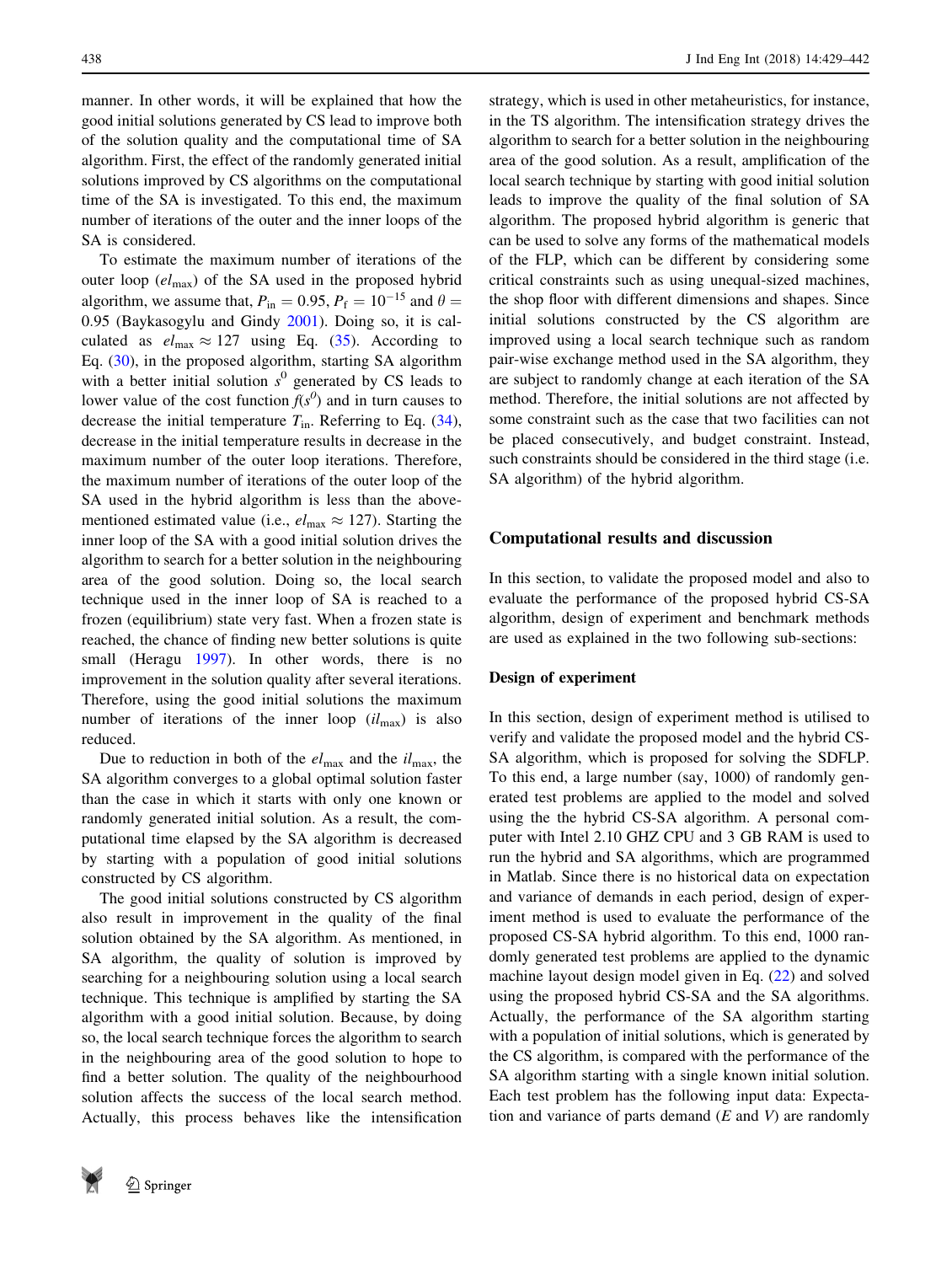generated with uniform distribution so that  $E \in$  $(1000, 10000)$  and  $V \in (1000, 3000)$ . The distance matrix is given in Table 3. The number of machines and the number of periods are twelve and ten  $(M = 12, T = 10)$ , respectively. The facility rearrangement cost  $(a_{tilq})$  is equal to 1000. In Eq.  $(2)$  $(2)$ , number of parts  $(k)$ , transfer batch size  $(B_k)$ , and part movement cost  $(C_{tk})$  are set to one.

According to Freund ([1992\)](#page-12-0), the  $100*(1 - \alpha)\%$  confidence interval for difference between means of two populations is calculated as Eq.(36), where,  $n_1$  and  $n_2$  are sample size,  $\overline{x_1}$  and  $\overline{x_2}$  are sample means,  $\sigma_1^2$  and  $\sigma_2^2$  are sample variances, and  $z_{\alpha/2}$  is standard normal Z value so that

$$
Pr(-z_{\alpha/2} \leq Z \leq z_{\alpha/2}) = 1 - \alpha.
$$

$$
(\overline{x_1} - \overline{x_2}) - z_{\alpha/2} \sqrt{\frac{\sigma_1^2}{n_1} + \frac{\sigma_2^2}{n_2}} < \mu_1 - \mu_2 < (\overline{x_1} - \overline{x_2})
$$
  
+  $z_{\alpha/2} \sqrt{\frac{\sigma_1^2}{n_1} + \frac{\sigma_2^2}{n_2}}$  (36)

$$
\bar{x} = \frac{\sum_{i=1}^{n} x}{n} \tag{37}
$$

Table 3 Distance between facility locations

| From           | Тo |                |    |                |                  |              |    |    |              |              |              |    |
|----------------|----|----------------|----|----------------|------------------|--------------|----|----|--------------|--------------|--------------|----|
|                | 1  | $\overline{2}$ | 3  | $\overline{4}$ | 5                | 6            | 7  | 8  | 9            | 10           | 11           | 12 |
| 1              | 0  | 10             | 20 | 30             | 40               | 50           | 70 | 60 | 50           | 40           | 30           | 20 |
| $\overline{2}$ | 10 | $\overline{0}$ | 10 | 20             | 30               | 40           | 60 | 50 | 40           | 30           | 20           | 30 |
| 3              | 20 | 10             | 0  | 10             | 20               | 30           | 50 | 40 | 30           | 20           | 30           | 40 |
| $\overline{4}$ | 30 | 20             | 10 | $\mathbf{0}$   | 10               | 20           | 40 | 30 | 20           | 30           | 40           | 50 |
| 5              | 40 | 30             | 20 | 10             | $\boldsymbol{0}$ | 10           | 30 | 20 | 30           | 40           | 50           | 60 |
| 6              | 50 | 40             | 30 | 20             | 10               | $\mathbf{0}$ | 20 | 30 | 40           | 50           | 60           | 70 |
| 7              | 70 | 60             | 50 | 40             | 30               | 20           | 0  | 10 | 20           | 30           | 40           | 50 |
| 8              | 60 | 50             | 40 | 30             | 20               | 30           | 10 | 0  | 10           | 20           | 30           | 40 |
| 9              | 50 | 40             | 30 | 20             | 30               | 40           | 20 | 10 | $\mathbf{0}$ | 10           | 20           | 30 |
| 10             | 40 | 30             | 20 | 30             | 40               | 50           | 30 | 20 | 10           | $\mathbf{0}$ | 10           | 20 |
| 11             | 30 | 20             | 30 | 40             | 50               | 60           | 40 | 30 | 20           | 10           | $\mathbf{0}$ | 10 |
| 12             | 20 | 30             | 40 | 50             | 60               | 70           | 50 | 40 | 30           | 20           | 10           | 0  |

$$
\sigma^2 = \frac{1}{n-1} \sum_{i=1}^{n} (x_i - \bar{x})^2
$$
\n(38)

After solving each test problem, the optimal value of total cost (objective function) is obtained as a sample of a population. Actually, two populations can be considered as follows. The first population includes optimal cost values obtained by the proposed hybrid algorithm and the second one is the population of optimal cost values obtained by the SA algorithm with a known initial solution. Using Eqs. (36)–(38) the sample means ( $\overline{x_{Hybrid}}$  and  $\overline{x_{SA}}$ ) and sample variances ( $\sigma_{\text{Hybrid}}^2$  and  $\sigma_{\text{SA}}^2$ ) of the optimal cost values along with the calculated 95% confidence interval for difference between means of the populations are shown in Table 4. According to the computational results, both of the lower and upper bounds of the confidence interval are negative, and thereby  $\mu_{\text{Hvbrid}} < \mu_{\text{SA}}$ . The average computation time elapsed for each problem is also displayed in Table 4. According to the results, the proposed hybrid algorithm has better performance than the SA algorithm from both the solution quality and computation time standpoints. Besides, this section indicates the capability of the proposed model and the hybrid algorithm to cope with the stochastic environment of facility layout problems.

#### Benchmark method

Since there is no historical data on the expectation, variance, and covariance of demands in each period, the proposed model is tested in a deterministic environment by comparing with previous approaches as benchmark. To this end, a 50% percentile level  $(p = 50\%)$  equivalent of  $z_p = 0$  is applied to the model. By doing so, the second term of the proposed model containing variance and covariance of part demands is ignored, thereby there is no need to data on variance and covariance of part demands in each period. In this case, demand of parts in each period, which is known in deterministic case, is regarded as the expectation of part demands in the proposed model. Data set used for testing the model are taken from Yaman et al. [\(1993](#page-13-0)). The problem includes nine machines and five periods. Data on machine sequence and part demand in different periods are given in Tables [5](#page-11-0) and [6,](#page-11-0) respectively. Rectangular layout configuration is considered so that a location grid of  $3 \times 3$  is used as facilities locations. Part

| <b>Table 4</b> A comparison<br>between the hybrid and SA | 95% confidence interval for | CS-SA hybrid algorithm          |                                               | SA algorithm                |                                           |  |
|----------------------------------------------------------|-----------------------------|---------------------------------|-----------------------------------------------|-----------------------------|-------------------------------------------|--|
| algorithms                                               | $[-2641300, -2064100]$      | $x_{Hvbrid}$<br>$2.8803e + 008$ | $\sigma_{\text{Hvbrid}}^2$<br>$1.0261e + 013$ | $x_{SA}$<br>$2.9039e + 008$ | $\sigma_{\text{SA}}^2$<br>$1.1425e + 013$ |  |
|                                                          | Computational time (sec.)   | 15.8                            |                                               | 16.7                        |                                           |  |

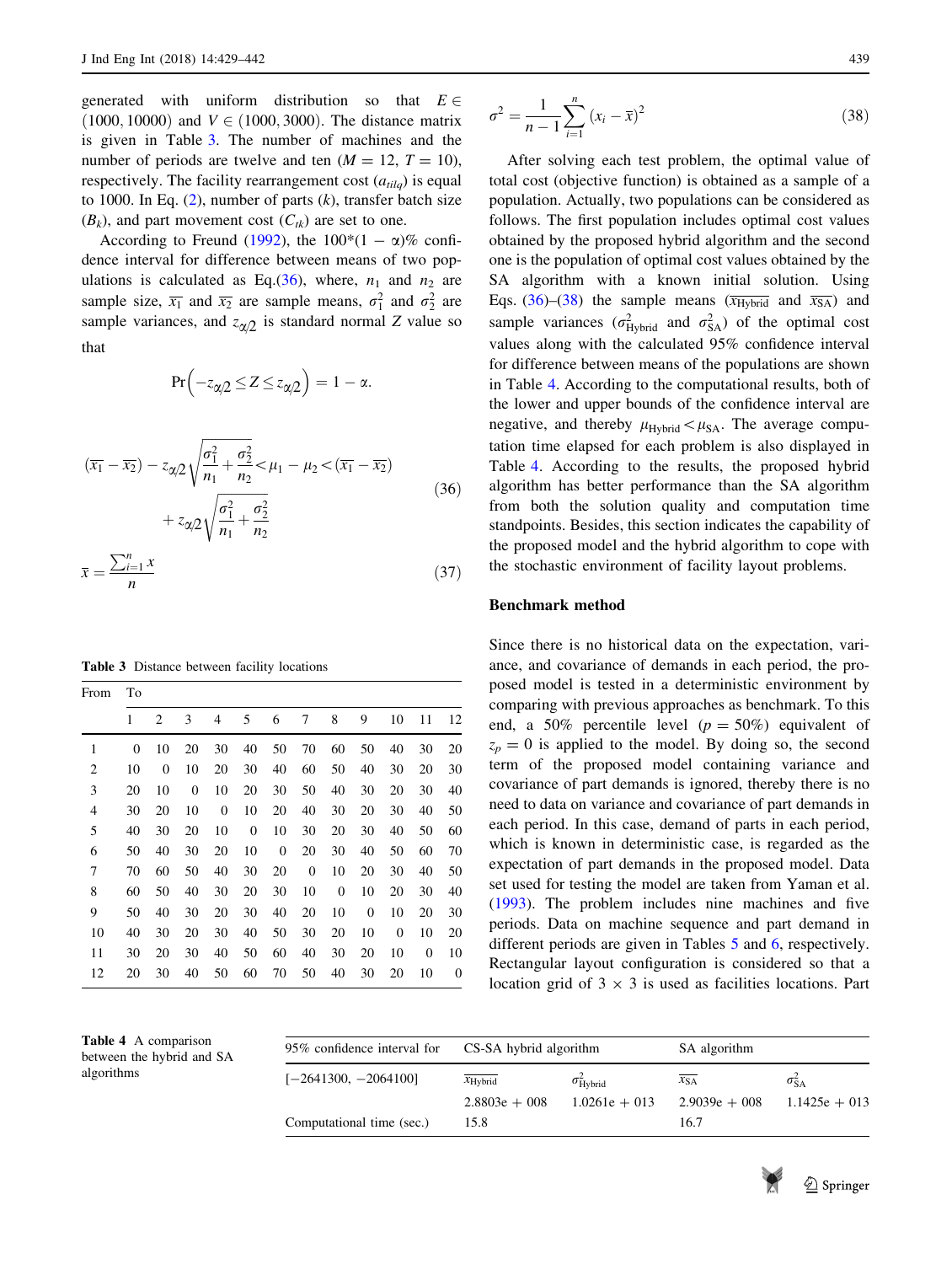<span id="page-11-0"></span>Table 5 Data on machine sequence

| Part no. | Machine sequence                                                                                                                  |
|----------|-----------------------------------------------------------------------------------------------------------------------------------|
|          | $1 \rightarrow 3 \rightarrow 5 \rightarrow 7 \rightarrow 2 \rightarrow 7 \rightarrow 9$                                           |
|          | $1 \rightarrow 4 \rightarrow 2 \rightarrow 5 \rightarrow 6 \rightarrow 8 \rightarrow 9$                                           |
|          | $1 \rightarrow 5 \rightarrow 7 \rightarrow 8 \rightarrow 5 \rightarrow 6 \rightarrow 2 \rightarrow 9$                             |
| 4        | $1 \rightarrow 2 \rightarrow 4 \rightarrow 6 \rightarrow 7 \rightarrow 8 \rightarrow 2 \rightarrow 3 \rightarrow 9$               |
|          | $1 \rightarrow 7 \rightarrow 6 \rightarrow 4 \rightarrow 2 \rightarrow 8 \rightarrow 3 \rightarrow 5 \rightarrow 6 \rightarrow 9$ |
|          |                                                                                                                                   |

Table 6 Part demand in different periods

| Part no.       | Period |                |    |    |    |  |  |  |  |
|----------------|--------|----------------|----|----|----|--|--|--|--|
|                |        | $\overline{c}$ | 3  | 4  |    |  |  |  |  |
| 1              | 10     | 35             | 90 | 40 | 55 |  |  |  |  |
| 2              | 30     | 50             | 25 | 65 | 20 |  |  |  |  |
| 3              | 45     | 15             | 40 | 70 | 15 |  |  |  |  |
| $\overline{4}$ | 70     | 80             | 55 | 90 | 85 |  |  |  |  |
| 5              | 85     | 60             | 70 | 20 | 30 |  |  |  |  |

movement cost, and batch size are set to ten and one, respectively.

Yaman et al. [\(1993](#page-13-0))'s problem is applied to the proposed model. The proposed CS-SA hybrid algorithm is used to solve the model. To compare the performance of the proposed model with the previous approaches, which deal with the static environment, facility relocating cost is set to zero. Madhusudanan-Pillai et al. [\(2011](#page-12-0)) proposed a SA algorithm to solve their robust layout design model, which is termed MP-SA hereafter. Another heuristic method was also developed by Irappa and Madhusudanan [\(2008](#page-12-0)) to solve their model, which is denoted by I-M hereafter. The results of the proposed hybrid algorithm and the results of different approaches in literature are shown in Table 7. The findings contain the MHC of the optimal layout in each period and the total MHC over the entire planning horizon. On comparison, better performance of the proposed CS-SA hybrid algorithm is concluded so that it leads to 2.1% improvement with respect to the best previous approach (i.e. MP-SA). Besides, the approaches in

|  | model and previous approach |  |
|--|-----------------------------|--|
|  |                             |  |
|  |                             |  |

Table 7 MHC of the proposed

literature except for the I-M and MP-SA methods, can be used only for problems having maximum nine machines, whereas the proposed approach including the dynamic model and the hybrid algorithm can be applied to any size of the problem. Finally, this section shows the capability of the proposed model and the hybrid algorithm to deal with the deterministic situation of facility layout problems.

# Conclusion

In this paper, a novel hybrid CS-SA algorithm along with a new QAP-based mathematical model to design a dynamic facility layout was proposed to solve the SDFLP. Solving the proposed model leads to design of an optimal facility layout in each period of the multi-period time planning horizon. In the proposed algorithm, a population of randomly generated feasible initial solutions is improved using the CS algorithm. In fact, in the proposed hybrid algorihm, the SA algorithm starts with a population of good initial solutions rather than a single initial solution. The performance of the proposed model and the hybrid algorithm was evaluated using design of experiment (a large number of randomly generated test problems) and benchmark (data from the literature) methods with the following conclusions: (1) on the basis of computational results obtained by the design of experiment method, the proposed hybrid algorithm has outstanding performance in comparison with the SA algorithm starting with a single initial solution from both solution quality and computational time standpoints; (2) according to findings of benchmark method, better performance of the proposed CS-SA hybrid algorithm is concluded so that it leads to 2.1% improvement in total cost with respect to the best previous approach; (3) in spite of some approaches in literature, the proposed hybrid algorithm can be applied to any size of the problem; (4) in the proposed dynamic layout design model, the relative contribution of the expectation and variance of demands on the total cost can be controlled using a decision maker's defined percentile  $p$  value; (5) in practice, the proposed model can be applied to both of the stochastic and

| <b>Table</b> 7 MHC of the proposed<br>model and previous approaches | Approach                                | Period |       |                               |       |       |                  |  |  |
|---------------------------------------------------------------------|-----------------------------------------|--------|-------|-------------------------------|-------|-------|------------------|--|--|
|                                                                     |                                         |        | 2     | 3                             | 4     | 5     | Planning horizon |  |  |
|                                                                     | MP-SA $(2011)^*$                        | 27800  | 26400 | 29500                         | 30200 | 22000 | 135900           |  |  |
|                                                                     | I-M $(2008)$                            | 29100  | 27200 | 31200                         | 30200 | 22350 | 140050           |  |  |
|                                                                     | Chan et al. $(2004)$                    | 28500  | 27900 | 31600                         | 31650 | 22750 | 142400           |  |  |
|                                                                     | Tang and Abdel-Malek (1996)             | 28200  | 29800 | 32000                         | 31000 | 23550 | 144550           |  |  |
|                                                                     | Yaman et al. $(1993)$                   | 34700  | 33500 | 35700                         | 40650 | 29750 | 174300           |  |  |
|                                                                     | Proposed hybrid algorithm <sup>**</sup> | 27100  | 26200 | 28900                         | 29050 | 21800 | 133050           |  |  |
|                                                                     | *Computational time $= 29625$ s         |        |       | **Computational time $=$ 33 s |       |       |                  |  |  |
|                                                                     |                                         |        |       |                               |       |       |                  |  |  |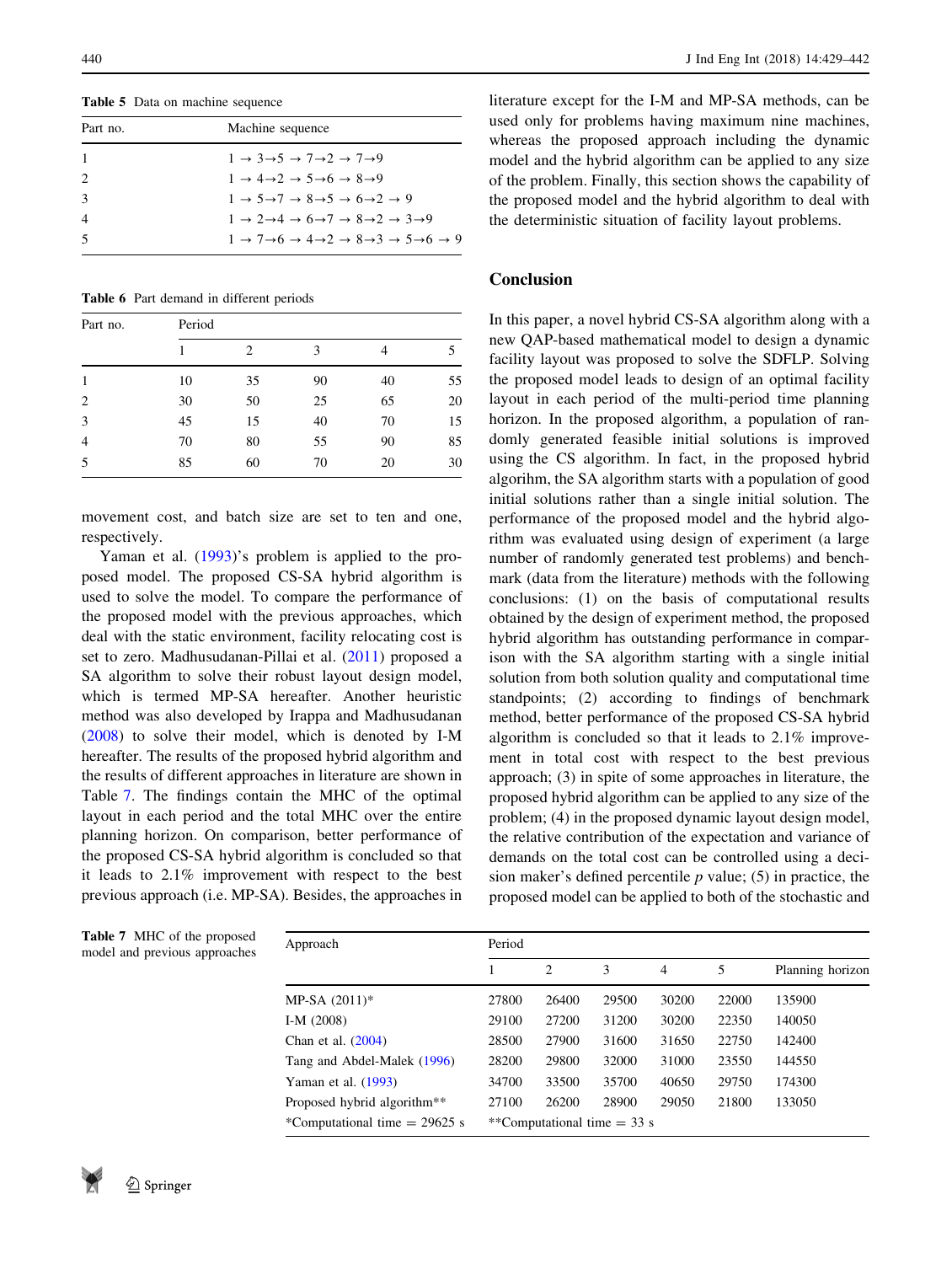<span id="page-12-0"></span>the deterministic environments of manufacturing systems. Regarding the limitations of this research, since the proposed model has been developed based on QAP formulation, it can be applied only to layout problems having equal-sized facilities such as Raytheon Aircraft Company (Krishnan et al. 2006) and Vought Aerospace Company in Dallas, Texas (Groover 2008) as two real cases. Finally, the following works can be taken into consideration in the future researches:

- To propose a more effective hybrid meta-heuristic approach by combining the SA algorithm with other intelligent approaches to improve the quality of the solution and the computational time.
- To apply the population of initial solutions constructed by the CS, to other algorithms such as GA, TS, and PSO approaches.
- To consider some constraints such as unequal-sized machines, adding and removing machines in different periods, closeness ratio, aisles, routing flexibility, and budget constraint for total cost.

Open Access This article is distributed under the terms of the Creative Commons Attribution 4.0 International License ([http://crea](http://creativecommons.org/licenses/by/4.0/) [tivecommons.org/licenses/by/4.0/\)](http://creativecommons.org/licenses/by/4.0/), which permits unrestricted use, distribution, and reproduction in any medium, provided you give appropriate credit to the original author(s) and the source, provide a link to the Creative Commons license, and indicate if changes were made.

#### References

- Abtahi A-R, Bijari A (2017) A novel hybrid meta-heuristic technique applied to the wellknown benchmark optimization problems. J Ind Eng Int. doi[:10.1007/s40092-016-0170-x,13,93-105](http://dx.doi.org/10.1007/s40092-016-0170-x,13,93-105)
- Ashtiani B, Aryanezhad MB, Farhang Moghaddam B (2007) Multistart simulated annealing for dynamic plant layout problem. J Ind Eng Int 3(4):44–50
- Azadeh S, Haghighi SM, Asadzadeh SM (2014) A novel algorithm for layout optimization of injection process with random demands and sequence dependent setup times. J Manuf Syst 33:287–302
- Balakrishnan J, Jacobs FR, Venkataramanan MA (1992) Solutions for the constrained dynamic facility layout problem. Eur J Oper Res 57:280–286
- Bashiri M, Karimi H (2012) Effective heuristics and meta-heuristics for the quadratic assignment problem with tuned parameters and analytical comparisons. J Ind Eng Int. doi[:10.1186/2251-712X-8-6](http://dx.doi.org/10.1186/2251-712X-8-6)
- Baykasogylu A, Gindy NNZ (2001) A simulated annealing algorithm for dynamic layout problem. Comput Oper Res 28:1403–1426
- Braglia M, Zanoni S, Zavanella L (2005) Robust versus stable layout design in stochastic environments. Prod Plan Control 16(1):71–80
- Chan WM, Chan CY, Kwong CK (2004) Development of the MAIN algorithm for a cellular manufacturing machine layout. Int J Prod Res 42(1):51–65
- Chen CH, Jing CJ (2005) A hybrid ant colony system for vehicle routing problem with time windows. Eastern Asia Soc Transp Stud 6:2822–2836
- De Castro LN, Von Zuben FJ (2002) Learning and optimization using the clonal selection principle. IEEE Trans Evol Comput 6(3):239–251
- Derakhshan Asl A, Kuan KY (2015) Solving unequal-area static and dynamic facility layout problems using modified particle swarm optimization. J Intell Manuf. doi:[10.1007/s10845-015-1053-5](http://dx.doi.org/10.1007/s10845-015-1053-5)
- Dong M, Wu C, Hou F (2009) Shortest path based simulated annealing algorithm for dynamic facility layout problem under dynamic business environment. Expert Syst Appl 36:11221–11232
- Fazlelahi FZ, Pournader M, Gharakhani M, Sadjadi SJ (2015) A robust approach to design a single facility layout plan in dynamic manufacturing environments using a permutation-based genetic algorithm. J Eng Manuf. doi:[10.1177/0954405415615728](http://dx.doi.org/10.1177/0954405415615728)
- Forghani K, Mohammadi M, Ghezavati V (2013) Designing robust layout in cellular manufacturing systems with uncertain demands. Int J Ind Eng Comput 4(2):215–226
- Freund J (1992) Mathematical statistics, 5th edn. Prentice-Hall, Upper Saddle River
- Groover MP (2008) Automation, production systems, and computer-Integrated manufacturing. Pearson Education Inc, New Jersey
- Hasani A, Soltani R, Eskandarpour M (2015) A hybrid meta-heuristic for the dynamic layout problem with transportation system design. Int J Eng Trans B Appl 28(8):1175–1185
- Heragu SS (1997) Facilities design, 1st edn. PWS Publishing Company, Boston
- Hitchings GG (1970) Control, redundancy, and change in layout systems. AIIE Trans 2(3):253–262
- Irappa BH, Madhusudanan PV (2008) Development of a heuristic for layout formation and design of robust layout under dynamic demand. In: Proceedings of the international conference on digital factory, ICDF 2008, August 11–13, 1398–1405
- Khosravian-Ghadikolaei Y, Shahanaghi K (2013) Multi-floor dynamic facility layout: a simulated annealing-based solution. Int J Oper Res 16(4):375–389
- Koopmans TC, Beckman M (1957) Assignment problems and the location of economic activities. Econometric 25:53–76
- Krishnan KK, Cheraghi SH, Nayak CN (2006) Dynamic frombetween chart: a new tool for solving dynamic facility layout problems. Int J Ind Syst Eng 1(1/2):182–200
- Krishnan KK, Cheraghi SH, Nayak CN (2008) Facility layout design for multiple production scenarios in a dynamic environment. Int J Ind Syst Eng 3(2):105–133
- Kulturel-Konak S, Konak A (2015) A large-scale hybrid simulated annealing algorithm for cyclic facility layout problems. Eng Optimization 47(7):963–978
- Kulturel-Konak S, Smith AE, Norman BA (2004) Layout optimization considering production uncertainty and routing flexibility. Int J Prod Res 42(21):4475–4493
- Lee TS, Moslemipour G, Ting TO, Rilling D (2012) A novel hybrid ACO/SA approach to solve stochastic dynamic facility layout problem (SDFLP). Commun Comput Inf Sci Spec Issue Emerg Intell Comput Technol Appl 304:100–108
- Li L, Li C, Ma H, Tang Y (2015) An optimization method for the remanufacturing dynamic facility layout problem with uncertainties. Discrete Dyn Nat Soc. doi[:10.1155/2015/685408](http://dx.doi.org/10.1155/2015/685408)
- Madhusudanan-Pillai V, Irappa-Basappa H, Krishna KK (2011) Design of robust layout for dynamic plant layout problems. Comput Ind Eng 61:813–823
- Matai R (2015) Solving multi-objective facility layout problem by modified simulated annealing. Appl Math Comput 261:302–311
- McKendall AR, Shang J, Kuppusamy S (2006) Simulated annealing heuristics for the dynamic facility layout problem. Comput Oper Res 33:2431–2444
- Montreuil B, Laforge A (1992) Dynamic layout design given a scenario tree of probable futures. Eur J Oper Res 63(271):286